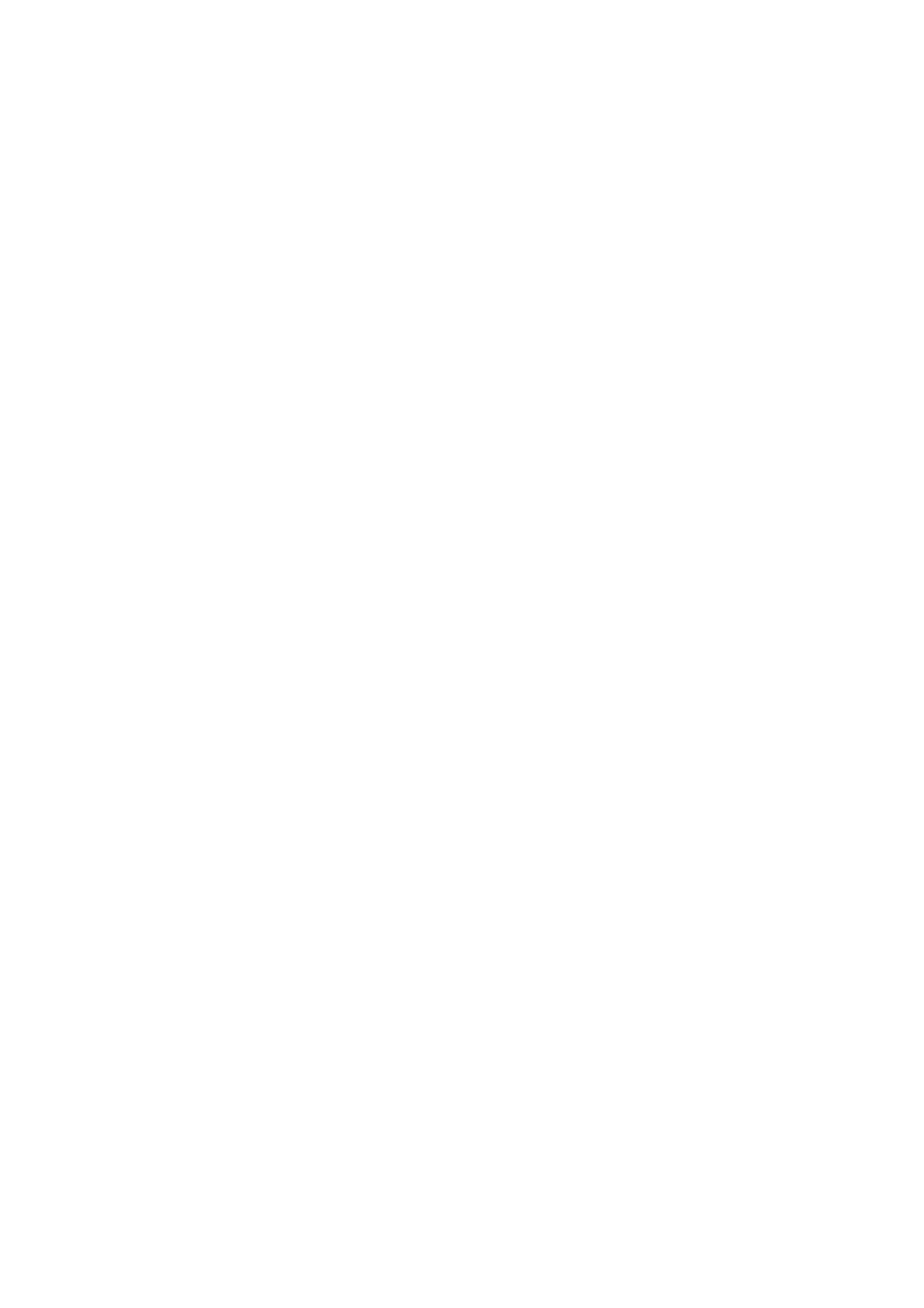#### **TABLE OF CONTENTS**

| I.             |                  |                                                                                                  |  |
|----------------|------------------|--------------------------------------------------------------------------------------------------|--|
| П.             |                  |                                                                                                  |  |
| A.             |                  |                                                                                                  |  |
| $\mathbf{B}$ . |                  |                                                                                                  |  |
| $C_{\cdot}$    |                  |                                                                                                  |  |
|                | 1.               |                                                                                                  |  |
|                | 2.               |                                                                                                  |  |
| III.           |                  | CALCULATION OF THE LEVEL OF NULLIFICATION AND IMPAIRMENT CAUSED BY                               |  |
|                |                  |                                                                                                  |  |
| A.             |                  |                                                                                                  |  |
|                | $\mathcal{I}$ .  |                                                                                                  |  |
|                | 2.               |                                                                                                  |  |
| <b>B.</b>      |                  |                                                                                                  |  |
| C.             |                  |                                                                                                  |  |
| D.             |                  |                                                                                                  |  |
| Е.             |                  |                                                                                                  |  |
|                | $\mathcal{I}$ .  |                                                                                                  |  |
|                | 2.               |                                                                                                  |  |
|                | 3.               |                                                                                                  |  |
|                | $\overline{4}$ . |                                                                                                  |  |
|                | 5.               |                                                                                                  |  |
|                | 6.               |                                                                                                  |  |
| F.             |                  |                                                                                                  |  |
|                | 1.               |                                                                                                  |  |
|                | 2.               |                                                                                                  |  |
|                | $\mathfrak{Z}$ . |                                                                                                  |  |
|                | $\overline{4}$ . | Adjustment requested by the EC for US EBO exports used not for human consumption but in pet      |  |
|                |                  |                                                                                                  |  |
|                | 5.               | The US claim in respect of exports that would have resulted from foregone marketing campaigns 16 |  |
|                | 6.               |                                                                                                  |  |
| G.             |                  |                                                                                                  |  |
| IV.            |                  | ASSESSMENT OF THE PROPOSED LEVEL OF SUSPENSION OF CONCESSIONS  17                                |  |
| V.             |                  |                                                                                                  |  |
|                |                  |                                                                                                  |  |
|                |                  |                                                                                                  |  |
|                |                  |                                                                                                  |  |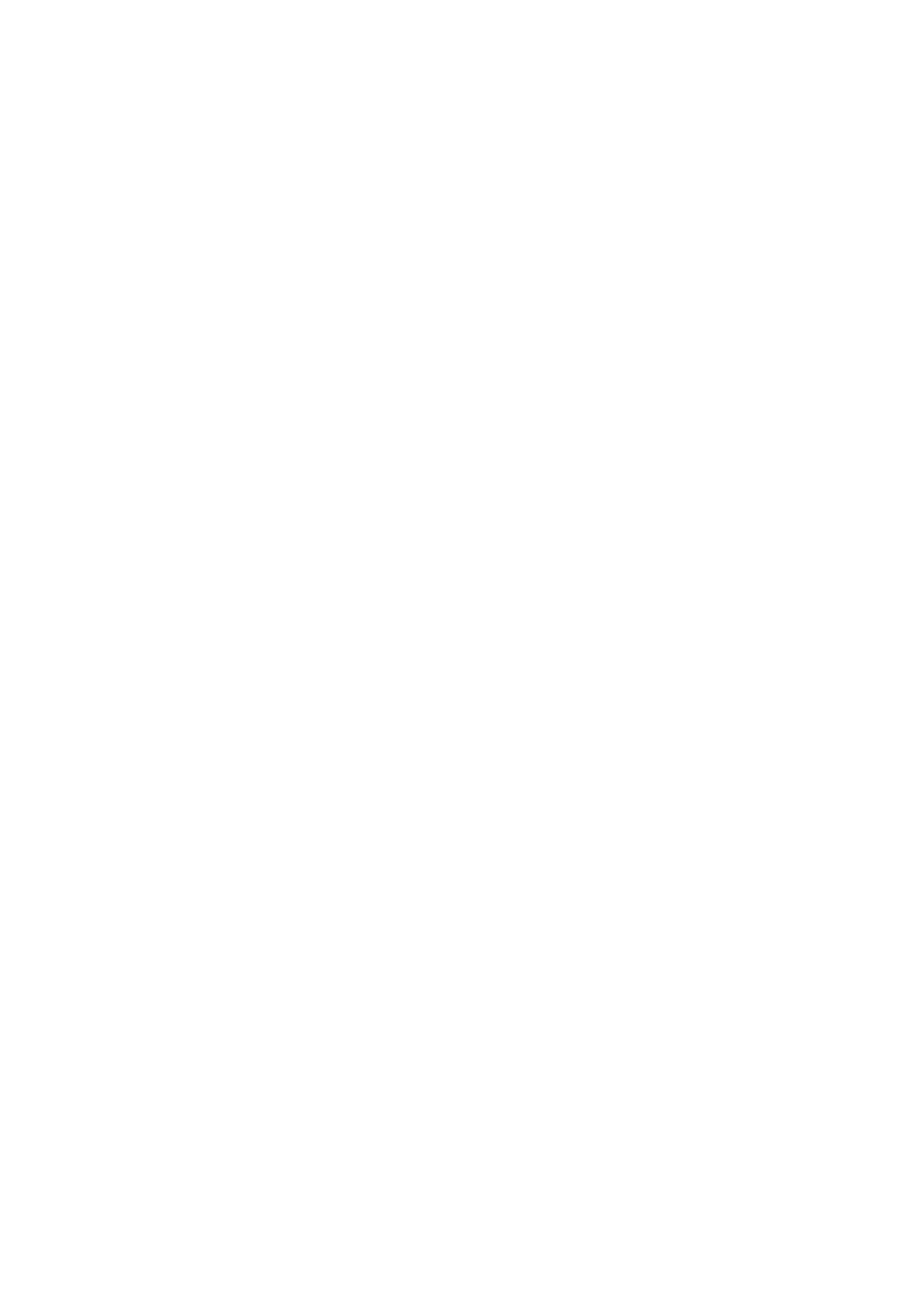#### **I. INTRODUCTION**

1. On 17 May 1999, the United States ("US"), pursuant to Article 22.2 of the DSU, requested the Dispute Settlement Body ("DSB") to authorize the suspension of the application to the European Communities ("EC") and its member States of tariff concessions covering trade in an amount of US\$ 202 million per year.<sup>1</sup> In a letter dated 2 June 1999, the EC objected to the level of suspension proposed by the US and requested that the matter be referred to arbitration. In its submissions, the EC quantified the level of trade impairment caused by the hormone ban on US bovine meat and meat products at a maximum of US\$ 53,301,675. The EC also asked that the arbitrators request the US to submit a list with proposed suspension of concessions equivalent to the level of nullification or impairment, once this level had been determined by the arbitrators.

2. At its meeting of 3 June 1999, the DSB - referring to both the US and the EC request - noted that, pursuant to Article 22.6 of the DSU, the matter shall be referred to arbitration. Article 22.6 provides as follows:

"When the situation described in paragraph 2 occurs [if the Member concerned fails to bring the measure found to be inconsistent with a covered agreement into compliance therewith or otherwise comply with the recommendations and rulings within the reasonable period of time determined pursuant to paragraph 3 of Article 21], the DSB, upon request, shall grant authorization to suspend concessions or other obligations within 30 days of the expiry of the reasonable period of time unless the DSB decides by consensus to reject the request. *However, if the Member concerned objects to the level of suspension proposed … the matter shall be referred to arbitration*. Such arbitration shall be carried out by the original panel, if members are available, or by an arbitrator appointed by the Director-General and shall be completed within 60 days after the date of expiry of the reasonable period of time. Concessions or other obligations shall not be suspended during the course of the arbitration".<sup>2</sup>

The arbitration was carried out by the original panel (hereafter referred to as "the arbitrators"), namely:

| Chairman: | Mr. Thomas Cottier |
|-----------|--------------------|
| Members:  | Mr. Peter Palecka  |
|           | Mr. Jun Yokota     |

3. The jurisdiction of the arbitrators and the effect of this arbitration report is set out in Article 22.7 of the DSU:

"*The arbitrator* acting pursuant to paragraph 6 shall not examine the nature of the concessions or other obligations to be suspended but *shall determine whether the level of such suspension is equivalent to the level of nullification or impairment* … The parties shall accept the arbitrator's decision as final and the parties concerned shall not seek a second arbitration. The DSB shall be informed promptly of the decision of the arbitrator and shall upon request, grant authorization to suspend concessions or other obligations where the request is consistent with the decision of the arbitrator, unless the DSB decides by consensus to reject the request".<sup>3</sup>

The substantive provision at issue here is contained in Article 22.4 of the DSU:

<sup>&</sup>lt;u>1</u>  $1$  WT/DS26/19.

 $2^2$  Footnote omitted and emphasis added.

 $3$  Ibid.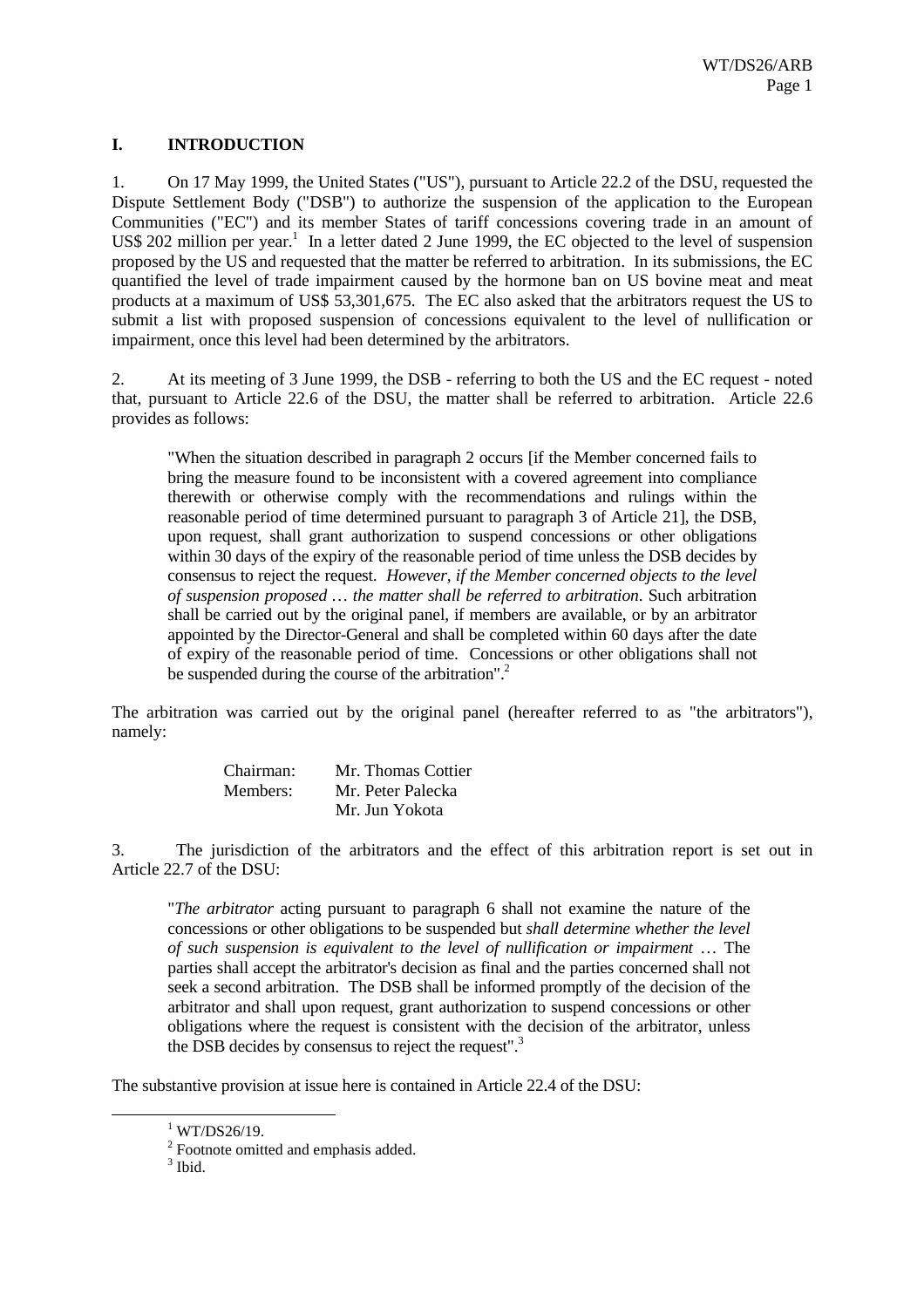"The level of the suspension of concessions or other obligations authorized by the DSB shall be equivalent to the level of the nullification or impairment".

4. In this case, the arbitrators are called upon to "determine whether the level of … suspension [of tariff concessions, as proposed by the US] is *equivalent* to the level of nullification or impairment"<sup>4</sup> caused to the US by the EC ban on imports of hormone treated beef and beef products.

5. The organisational meeting at which time-table and working procedures were adopted, was held on 4 June. On 7 June we received a paper from the US explaining the methodology it applied in calculating the proposed level of suspension. First written submissions were received from both parties on 11 June. Rebuttals were filed on 18 June. A meeting with the parties was held on 22 June. On 25 June we received answers to a list of questions we had submitted to the parties.

6. The main arguments of the parties are summarized below when examining each of the claims before us.

#### **II. PRELIMINARY ISSUES**

A. THIRD-PARTY RIGHTS

7. Following a request by Canada for third-party rights and after careful consideration of the parties' arguments made at the organisational meeting of 4 June 1999 and in their written submissions, the arbitrators ruled as follows:

The US and Canada are allowed to attend both arbitration hearings, to make a statement at the end of each hearing and to receive a copy of the written submissions made in both proceedings.

The above ruling was made on the following grounds.

- DSU provisions on panel proceedings, referred to by analogy in the arbitrators' working procedures, give the arbitrators discretion to decide on procedural matters not regulated in the DSU (Article 12.1 of the DSU) in accordance with due process.<sup>5</sup> The DSU does not address the issue of third-party participation in Article 22 arbitration proceedings.
- US and Canadian rights may be affected in both arbitration proceedings:

First, the estimates for high quality beef ("HQB") exports, foregone because of the hormone ban, are to be based on a tariff quota that allegedly needs to be shared between Canada and the US. A determination in one proceeding may thus be decisive for the determination in the other.

 <sup>4</sup> <sup>4</sup> Article 22.7 of the DSU, emphasis added.

<sup>5</sup> In this respect see footnote 138 in the Appellate Body Report on *EC – Measures Concerning Meat and Meat Products (Hormones)*, adopted on 13 February 1998, WT/DS26/AB/R, WT/DS48/AB/R: "[T]he DSU, and in particular its Appendix 3, leave panels a margin of discretion to deal, always in accordance with due process, with specific situations that may arise in a particular case and that are not explicitly regulated. Within this context, an appellant requesting the Appellate Body to reverse a panel's ruling on matters of procedure must demonstrate the prejudice generated by such legal ruling".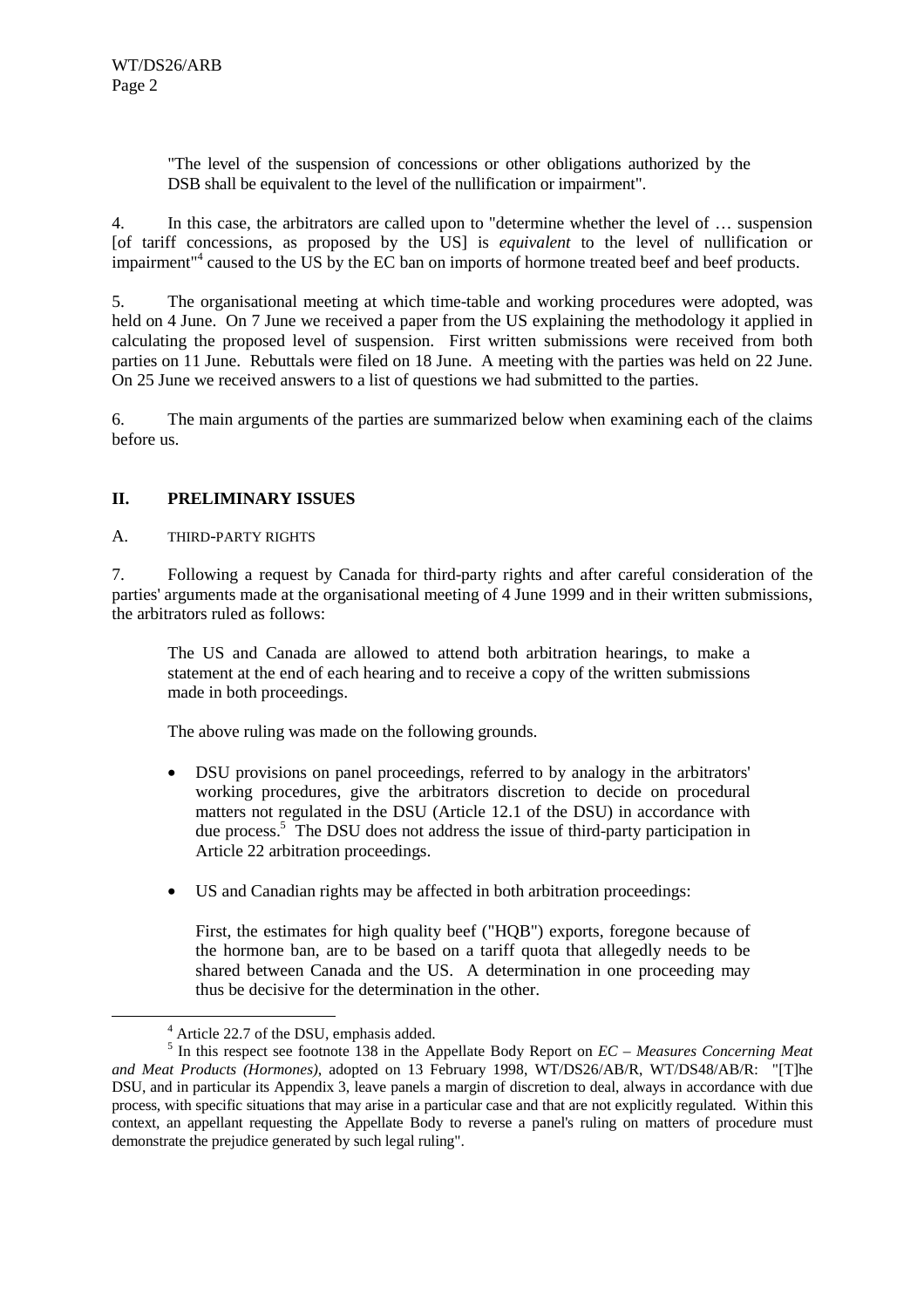Second, several methodologies are proposed to calculate lost export opportunities. Given the fact that the product scope (HQB and edible bovine offal ("EBO")) and relevant trade barriers (hormone ban and HQB tariff quota) are the same in both proceedings, both arbitration panels (composed of the same three individuals) may consider it necessary to adopt the same or very similar methodologies. This is all the more necessary because the arbitrators are called upon to arrive at a specific determination on the amount of nullification and impairment caused by the ban. They are therefore not limited, as in most panel proceedings, to ruling only on the consistency of the amounts proposed by the US and Canada with DSU provisions.<sup>6</sup> Due process thus requires that all three parties receive the opportunity to comment on the methodologies proposed by each of the parties.

• In contrast, the EC has not shown how third-party participation would prejudice its rights. No specific arguments were made demonstrating that third party participation would substantially impair the EC's interests or due process rights.

B. BURDEN OF PROOF AND THE ROLE OF ARBITRATORS UNDER ARTICLE 22 OF THE DSU

8. Both parties made extensive submissions on the question of who bears the burden of proof in Article 22 arbitration procedures. Each party submitted that the burden of proof rests on the other party.

9. WTO Members, as sovereign entities, can be *presumed* to act in conformity with their WTO obligations. A party claiming that a Member has acted *inconsistently* with WTO rules bears the burden of proving that inconsistency. The act at issue here is the US proposal to suspend concessions. The WTO rule in question is Article 22.4 prescribing that the level of suspension be equivalent to the level of nullification and impairment. The EC challenges the conformity of the US proposal with the said WTO rule. It is thus for the EC to prove that the US proposal is inconsistent with Article 22.4. Following well-established WTO jurisprudence, this means that it is for the EC to submit arguments and evidence sufficient to establish a *prima facie* case or presumption that the level of suspension proposed by the US is *not* equivalent to the level of nullification and impairment caused by the EC hormone ban. Once the EC has done so, however, it is for the US to submit arguments and evidence sufficient to rebut that presumption. Should all arguments and evidence remain in equipoise, the EC, as the party bearing the original burden of proof, would lose.

10. The same rules apply where the existence of a specific *fact* is alleged; in this case, for example, where a party relies on a decrease of beef consumption in the EC or the use of edible beef offal as pet food. It is for the party alleging the fact to prove its existence.

11. The duty that rests on *all* parties to produce evidence and to collaborate in presenting evidence to the arbitrators – an issue to be distinguished from the question of who bears the burden of proof -- is crucial in Article 22 arbitration proceedings. The EC is required to submit evidence showing that the proposal is *not* equivalent. However, at the same time and as soon as it can, the US is required to come forward with evidence explaining how it arrived at its proposal and showing why its proposal *is* equivalent to the trade impairment it has suffered. Some of the evidence - such as data on trade with third countries, export capabilities and affected exporters - may, indeed, be in the sole possession of the US, being the party that suffered the trade impairment. This explains why we requested the US to submit a so-called methodology paper.<sup>7</sup>

 $\overline{6}$  $<sup>6</sup>$  See paragraph 12.</sup>

<sup>&</sup>lt;sup>7</sup> See paragraph 5.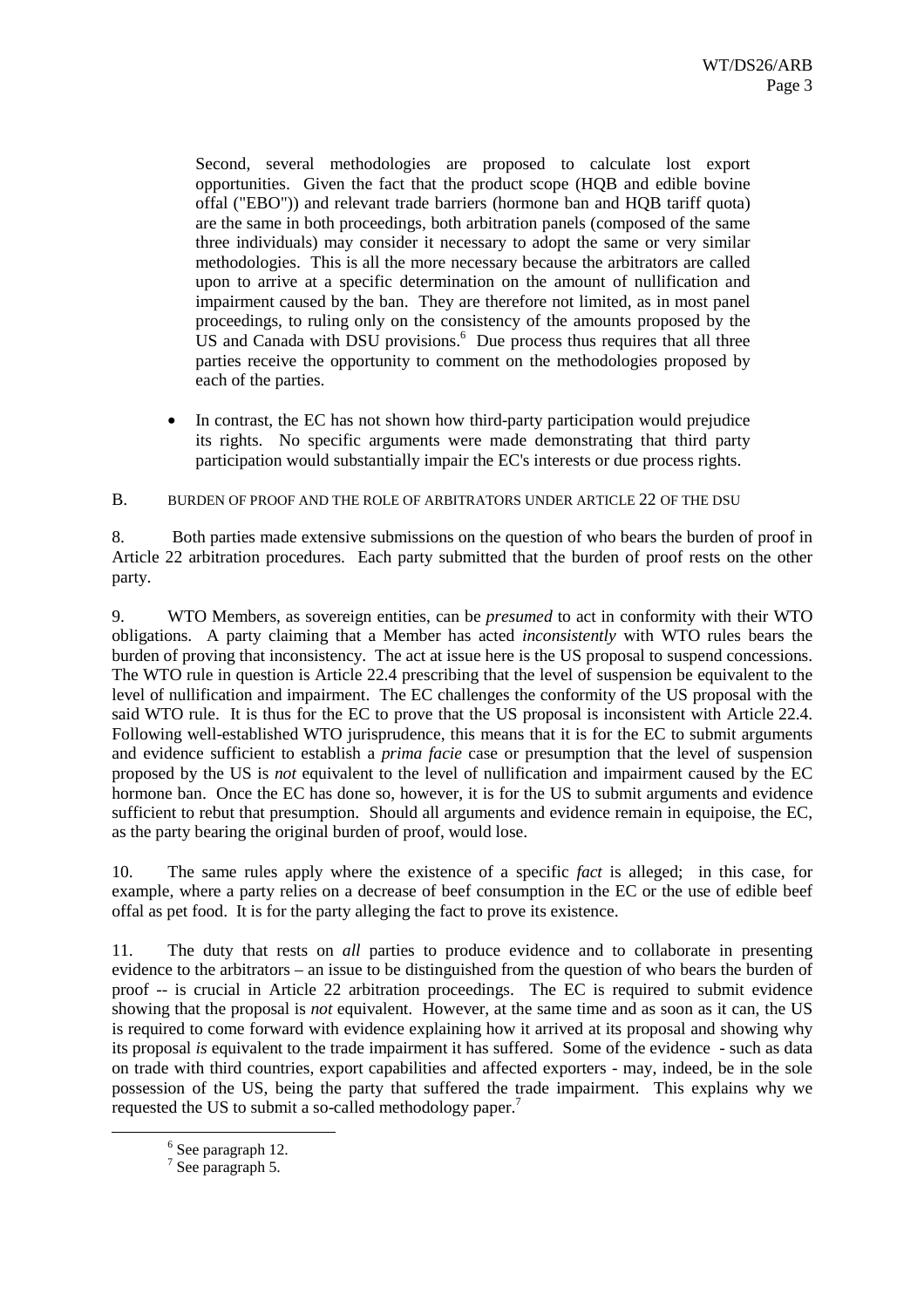12. There is, however, a difference between our task here and the task given to a panel. In the event we decide that the US proposal is *not* WTO consistent, i.e. that the suggested amount is too high, we should not end our examination the way panels do, namely by requesting the DSB to recommend that the measure be brought into conformity with WTO obligations. Following the approach of the arbitrators in the *Bananas* case – where the proposed amount of US\$ 520 million was reduced to US\$ 191.4 million -- we would be called upon to go further. In pursuit of the basic DSU objectives of prompt and positive settlement of disputes<sup>8</sup>, we would have to estimate the level of suspension we consider to be equivalent to the impairment suffered.<sup>9</sup> This is the essential task and responsibility conferred on the arbitrators in order to settle the dispute. In our view, such approach is implicitly called for in Article 22.7:

"The parties shall accept the arbitrator's decision as final and the parties concerned shall not seek a second arbitration. The DSB shall be informed promptly of the decision of the arbitrator and shall upon request, grant authorization to suspend concessions or other obligations where the request is consistent with the decision of the arbitrator, unless the DSB decides by consensus to reject the request".

C. PRODUCT COVERAGE OF THE US PROPOSAL TO SUSPEND CONCESSIONS

13. The US proposal to suspend tariff concessions vis-à-vis the EC and its member States includes a list of products that covers trade in an amount significantly higher than the proposed US\$ 202 million.<sup>10</sup> As stated in the request itself, the US intends to implement the suspension

"by directing the U.S. Customs Service to impose duties in excess of bound rates on a list of products to be drawn from the list attached to this request. The trade value of the final list of products subject to increased duties will be equivalent, on an annual basis, to US\$202 million".

The US has not yet determined the final list of EC products that will be subject to the suspension of tariff concessions. Answering questions by the arbitrators, the US stated that the degree of the suspension (i.e. the level of the tariff to be imposed) would be 100 per cent on each of the selected products. $^{11}$ 

#### **1. The EC request for a definite list of products**

14. In its objection to the US proposal for suspension, as well as at the DSB meeting during which this case was referred to arbitration, the EC complained about the above outlined US approach. The EC asks us "to request the United States to submit a list with proposed suspension of concessions equivalent to the level of nullification or impairment, once this level has been determined by the arbitrator".<sup>12</sup> In other words, the EC requests the arbitrators to first decide on the amount of trade

 <sup>8</sup> <sup>8</sup> See Articles 3.3 and 3.7.

 $9$  If this were not done, the Member requesting suspension would need to make new estimates and arguably submit a new proposal. This proposal could again meet objections and might be referred back to arbitration. To avoid this potentially endless loop, the arbitrators - in the event they find that the proposal is *not*

equivalent to the trade impairment - have to come up with their own estimate, i.e. their own figure.<br><sup>10</sup> According to US Exhibit 35, the proposed list of products covers trade in an amount of US\$ 918.073 million (see also

 $11$  US answer to arbitrators' questions 9 and 10.

<sup>12</sup> WT/DS26/20.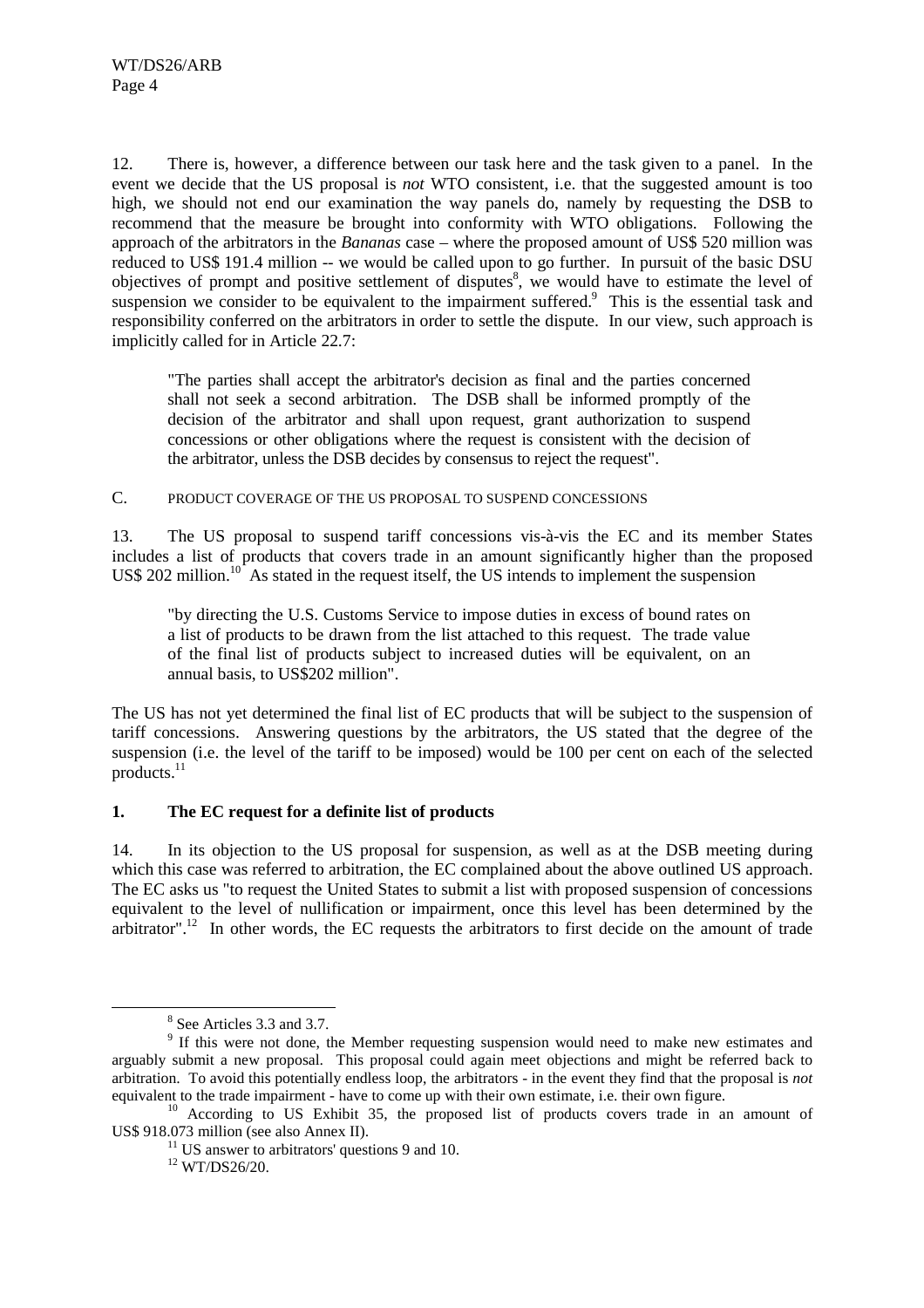impairment, to then request a specific product list from the US and to finally determine whether both are "equivalent". The US objects to this EC request.13

15. The arbitrators are unable to follow the EC request. No support for this request can be found in the DSU.

16. The authorization given by the DSB under Article 22.6 of the DSU is an authorization "to suspend [the application to the Member concerned of] concessions or other obligations [under the covered agreements]".<sup>14</sup> In our view, the limitations linked to this DSB authorisation are those set out in the proposal made by the requesting Member on the basis of which the authorisation is granted. In the event tariff concessions are to be suspended, only products that appear on the product list attached to the request for suspension can be subject to suspension. This follows from the minimum requirements attached to a request to suspend concessions or other obligations. They are, in our view: (1) the request must set out a specific level of suspension, i.e. a level equivalent to the nullification and impairment caused by the WTO inconsistent measure, pursuant to Article  $22.4^{15}$ ; and (2) the request must specify the agreement and sector(s) under which concessions or other obligations would be suspended, pursuant to Article  $22.3^{16}$ 

17. Neither can support for the EC request be found in other provisions of Article 22. Instead, they prescribe the following: (1) the "DSB shall not authorize suspension of concessions or other obligations if a covered agreement prohibits such suspension" (Article 22.5); (2) "[c]oncessions or other obligations shall not be suspended during the course of the arbitration" (Article 22.6 *in fine*); and (3) the suspension "shall only be applied until such time as the measure found to be inconsistent with a covered agreement has been removed, or the Member that must implement recommendations or rulings provides a solution to the nullification or impairment of benefits, or a mutually satisfactory solution is reached" (Article 22.8).

18. In our view, the determination of other aspects related to the suspension remain the prerogative of the Member requesting the suspension. We note, in particular, that the Member in respect of whom concessions or other obligations would be suspended, can object to "*the level* of suspension proposed"17 and that an arbitrator has to "determine whether *the level* of such suspension is equivalent to *the level* of nullification or impairment".<sup>18</sup> Arbitrators are explicitly prohibited from

<sup>&</sup>lt;sup>13</sup> In contrast to this case, in the *Bananas* dispute the list of products attached to the US request for suspension corresponded, at least according to US calculations, to the US estimate of trade impairment of US\$ 520 million. Once the arbitrators had lowered the level of trade impairment to US\$ 191.4 million, the US submitted a new request to the DSB meeting. At that meeting the US received authorisation to suspend concessions equivalent to an amount of US\$ 191.4 million. Subsequently, the US selected a number of products from the original list that, according to US calculations, were equivalent in value to the authorized US\$ 191.4 million. The EC objected to the US approach of not providing a definite product list at the DSB meeting during which authorisation was granted. The US stated that there was nothing in the DSU to the effect that such a list should be attached to a request for authorization to suspend concessions (Minutes of the DSB meeting of 19 April 1999, WT/DSB/M/59).<br><sup>14</sup> Article 22.6 of the DSU. Bracketed text added is from Article 22.2 of the DSU.

<sup>&</sup>lt;sup>15</sup> In respect of the first requirement see further paragraph 21.

<sup>&</sup>lt;sup>16</sup> The more precise a request for suspension is in terms of product coverage, type and degree of suspension, etc…, the better. Such precision can only be encouraged in pursuit of the DSU objectives of "providing security and predictability to the multilateral trading system" (Article 3.2) and seeking prompt and positive solutions to disputes (Articles 3.3 and 3.7). It would also be welcome in light of the statement in Article 3.10 that "all Members will engage in [DSU] procedures in good faith in an effort to resolve the dispute".<br><sup>17</sup> Article 22.6, emphasis added.

<sup>&</sup>lt;sup>18</sup> Article 22.7, emphasis added.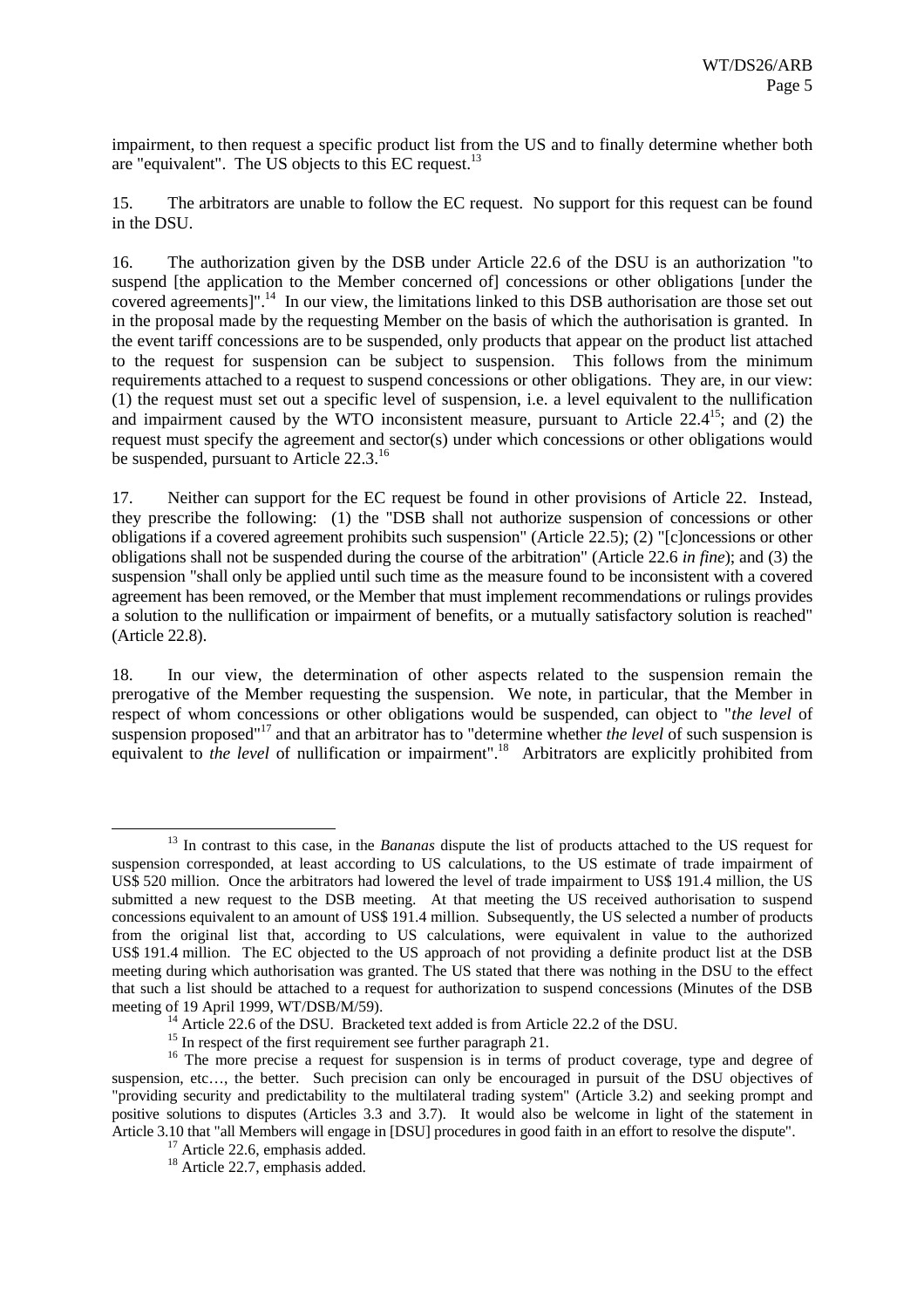"examin[ing] *the nature* of the concessions or other obligations to be suspended"<sup>19</sup> (other than under Articles 22.3 and 22.5).

19. On these grounds, we cannot require that the US further specify the nature of the proposed suspension. As agreed by all parties involved in this dispute<sup>20</sup>, in case a proposal for suspension were to target, for example, only biscuits with a 100 per cent tariff *ad valorem*, it would not be for the arbitrators to decide that, for example, cheese and not biscuits should be targeted; that a 150 per cent tariff should be imposed instead of a 100 per cent tariff; or that tariff increases should be levied on a product weight basis, not *ad valorem*. All of these are *qualitative* aspects of the proposed suspension touching upon the "nature" of concessions to be withdrawn. They fall outside the arbitrators' jurisdiction.

20. What we do have to determine, however, is whether the overall proposed level of suspension is *equivalent* to the level of nullification and impairment. This involves a *quantitative* - not a qualitative - assessment of the proposed suspension. As noted by the arbitrators in the *Bananas* case, "[i]t is impossible to ensure correspondence or identity between two levels if one of the two is not clearly defined".<sup>21</sup> Therefore, as a prerequisite for ensuring equivalence between the two levels, we have to be able to determine, not only the "level of the nullification and impairment", but also the "level of the suspension of concessions or other obligations". To give effect to the obligation of equivalence in Article 22.4, the Member requesting suspension thus has to identify the level of suspension of concessions it proposes in a way that allows us to determine equivalence.

21. In this case the US has to – and did -- identify the products that may be subject to suspension in a way that allowed us to attribute an annual trade value to each of these products when subject to the additional tariff proposed, namely a 100 per cent tariff (assuming this tariff is prohibitive). We have carried out that task in Section IV below. Once this is done, however, the US is free to pick products from that list – not outside the list -- equalling a total trade value that does not exceed the amount of trade impairment we find. In our view, this obligation to sufficiently specify the level of suspension flows directly from the requirement of ensuring equivalence in Article 22.4, the substantive provision we have to enforce here. It is part of the first element under the minimum requirements we outlined above, namely to set out a specific level of suspension, i.e. a level equivalent to the nullification and impairment caused by the WTO inconsistent measure.

#### **2. The EC objection to a "carousel" type of suspension of concessions**

22. The EC raised an additional objection in respect of the product coverage of the US proposal for suspension. Referring to statements made by the US Trade Representative, the EC submits that the US claims to be free to resort to a "carousel" type of suspension where the concessions and other obligations subject to suspension would change every now and then, in particular in terms of product coverage. The EC claims that in doing so the US would decide not only which concessions or other obligations would be suspended, but also unilaterally decide whether the level of such suspension of concessions or other obligations is in fact equivalent to the level of nullification and impairment determined by arbitration. Replying to our questions, the US submitted that "[a]lthough nothing in the DSU prevents future changes to the list [of products subject to suspension] …, the United States has no current intent to make such changes".<sup>22</sup> We thus assume that the US -- in good faith and based upon this unilateral promise -- will not implement the suspension of concessions in a "carousel" manner. We therefore do not need to consider whether such an approach would require an adjustment in the way in which the effect of an authorized suspension is calculated.

 $19$  Ibid.

 $20$  Answers to arbitrators' Question 1.

 $21$  WT/DS/ARB, para. 4.2.

<sup>&</sup>lt;sup>22</sup> US answer to arbitrators' Question 11.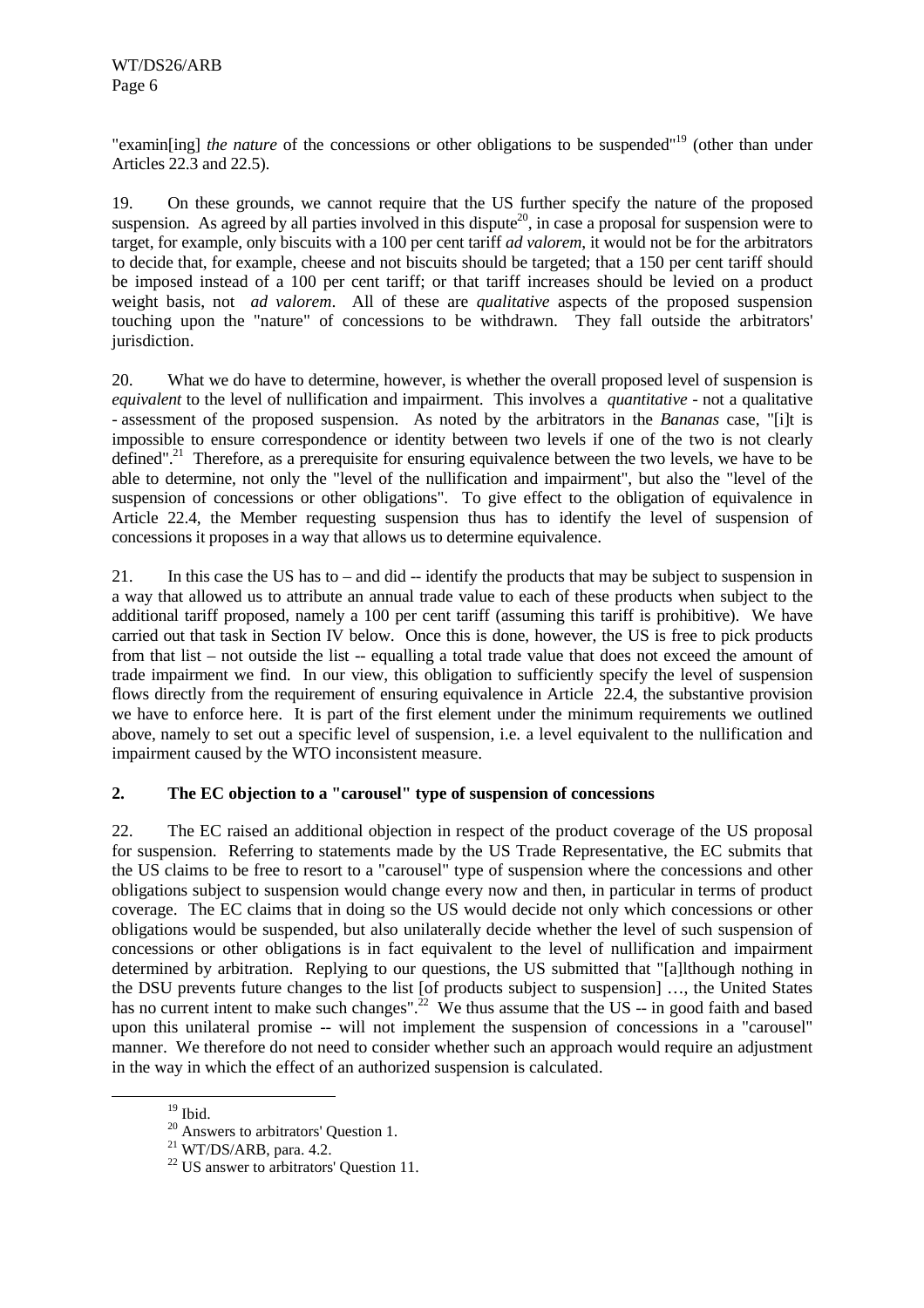23. As explained above<sup>23</sup>, we do not have jurisdiction to set a definite list of products that can be subject to suspension. It is for the US to draw up that list. In our view, it has to do so within the bounds of the product list put before the DSB. We also agree with the EC that once this list is made or once the US has defined a method of suspension, that list or method necessarily needs to cover trade in an amount not exceeding (i.e. equivalent to or less than) the nullification and impairment we find. This matter of equivalence is not one to be determined exclusively by the US.<sup>24</sup> The US has an obligation to ensure equivalence pursuant to Article 22.4 of the DSU.<sup>25</sup> In its reply to our questions, the US submitted that it "will scrupulously comply with the requirement that the level of suspension of concessions not exceed the level of nullification or impairment to be found by the Arbitrator".26

#### **III. CALCULATION OF THE LEVEL OF NULLIFICATION AND IMPAIRMENT CAUSED BY THE EC HORMONE BAN**

A. SUMMARY OF THE PARTIES' BASIC METHODOLOGIES

#### **1. United States**

24. The US submits that the EC hormone ban impairs US exports in two respects. First, because of the ban US high quality beef ("HQB") that has been treated with hormones, cannot be imported into the EC market. More particularly, US hormone-treated HQB does not qualify for importation under the 11,500 tonnes tariff quota for HQB granted by the EC.

25. Second, because of the ban US edible beef offal ("EBO") for human consumption that has been treated with hormones is not allowed for importation into the  $EC<sup>27</sup>$  For such imports the EC does not apply a tariff quota.

26. The US adopted the following approach in respect of both HQB and EBO: (1) it examined relevant actual US exports during a recent period in which the EC was, in the US view, failing to comply with its WTO obligations; and (2) it estimated the relevant exports that would have existed during the same period if: (a) the EC were acting in compliance with its WTO obligations; (b) the long-term economic adjustments resulting from compliance were reflected; and (c) all other factors were held constant. The US refers to the estimate in (2) as "the counterfactual". Harm to US exports is estimated as the difference between the actual value of exports in (1) and the estimated value in the counterfactual (2).

27. In respect of the amount to be deducted as actual value of exports ("current exports") - entering the EC notwithstanding the hormone ban -- the US submits that the existing level of US exports of beef and beef offal will not continue in the future due to the EC's decision of 30 April 1999. This decision implied a ban on *all* imports of US beef and beef products -- including those that, according to the US, have *not* been treated with hormones -- as of 15 June 1999.<sup>28</sup> It was taken by the EC following sampling and analyses for the detection of residues of hormones in fresh bovine meat and liver imported from the US that had shown the presence of xenobiotic growth

 $23$  See paragraphs 18-19.

 $24$  See paragraphs 20-21.

<sup>&</sup>lt;sup>25</sup> See Section IV below.<br><sup>26</sup> US answers to arbitrators' Questions 1, 2, 4, 9, 10 and 11, *Introduction*, p. 1.

 $27$  EBO treated with hormones is considered by the EC as unsuitable for human consumption. It cannot enter the EC market under the tariff headings summed up in footnote 44. However, such beef offal – treated with hormones – still enters the EC for use in pet food under other tariff headings, not subject to the ban.<br><sup>28</sup> Commission Decision 1999/301/EC of 30 April 1999, US Exhibit 2.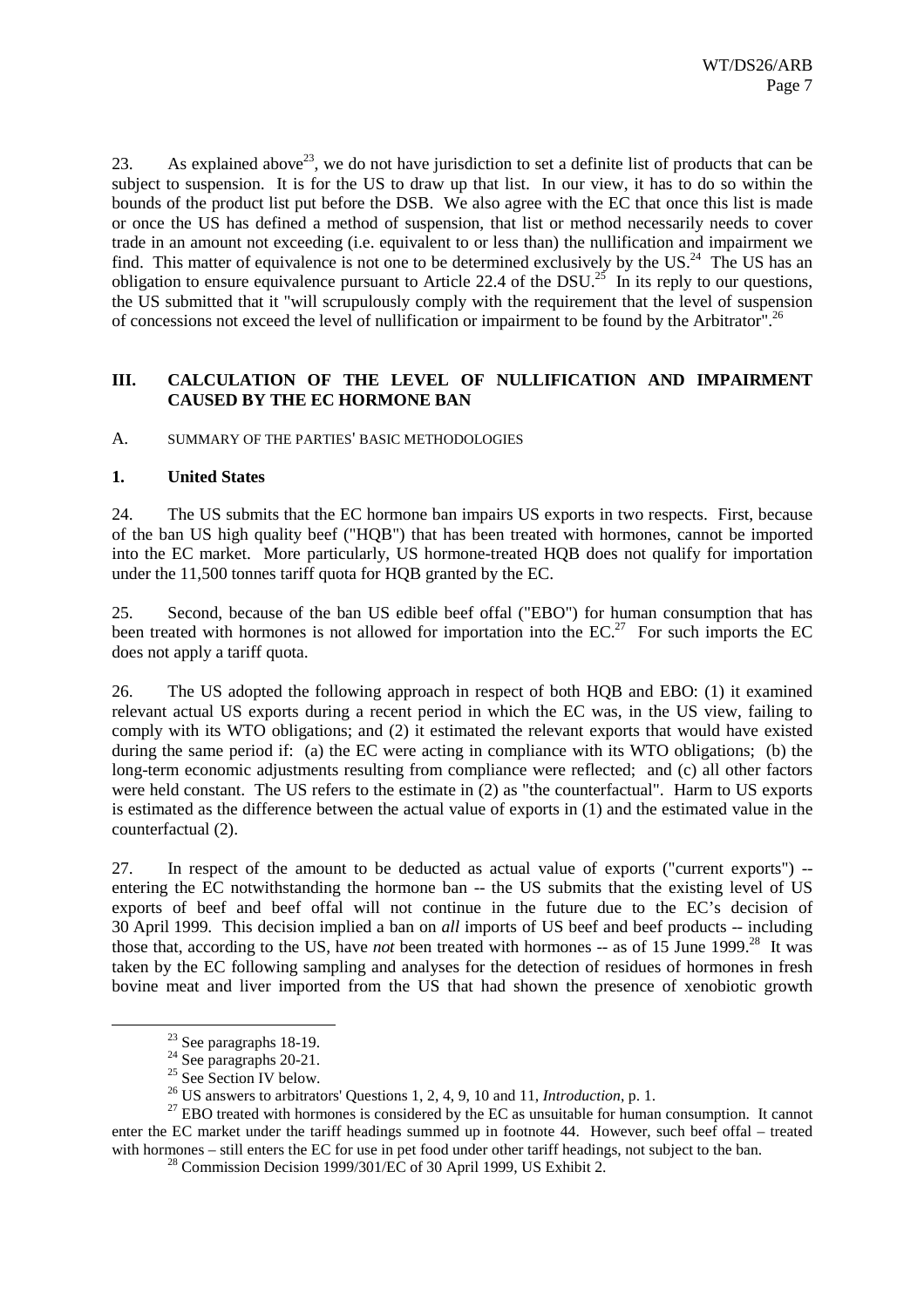promoting hormones.<sup>29</sup> On 15 June 1999, the EC suspended the imposition of a total ban until 15 December 1999. It did so in order to allow US establishments and authorities to make the necessary adaptations to ensure the absence of residues of xenobiotic growth promoting hormones. In the interim, however, the EC has instituted a procedure to test 100 per cent of all US beef and beef products shipments at the port of entry and to hold these products until test results are available ("100 per cent test and hold procedure"). Noting that the EC had not yet published the 15 June 1999 decision in the Official Journal, the US argued that even after the Commission Decision had been published and after US exports of non-treated beef and beef products would again be permitted, the 100 per cent test and hold procedure would continue to stop virtually all US exports of such products because of the delays and expenses involved.

28. For these reasons, the US requests that no amount be deducted for "current exports" in respect of either HQB or EBO.

29. With regard to HQB, the US calculation of lost exports is based on two figures: (a) the quantity of US exports, but for the ban, under the EC's market-access commitments; and (b) the average export price at which the exports would be sold. The US argues that it would have fully filled the tariff quota of 11,500 tonnes but for the EC import ban. It estimates the price of US HQB but for the ban at US\$ 5,342 per tonne, a figure that it qualifies as a "conservative estimate". Following this methodology, the US estimates the level of nullification and impairment with regard to HQB at US\$ 61.4 million.

30. In respect of EBO, the US calculation of lost US exports to the EC market involved a twostep process. In a first step - to calculate what US exports would have been but for the ban - the US estimated total beef offal production and, taking into account trade data, it calculated EC beef offal consumption (using the so-called "balance sheet approach"). The US used the eight-year period 1981- 88 prior to the ban as a base period. It stressed that this approach significantly underestimates very favourable world-wide export trends in the period subsequent to the ban. In a second step, the US calculated additional trade benefits to US beef offal exports if market development investments had continued but for the import ban. As a result of these calculations, the US estimates the level of nullification and impairment with regard to EBO for human consumption at US\$ 140 million.

#### **2. European Communities**

31. In respect of HQB, the EC submits that the US, together with Canada, can export HQB to the EC market as long as it complies with the conditions linked to the tariff quota. The approach followed by the EC is to compare the situation that existed before the introduction of the import ban with the current situation. The EC submits that possible short-term effects were eliminated by taking the average figures and data of the period 1986 to 1988 and 1996 to 1998. The value of US exports to the EC was obtained by converting ECU into US\$ by applying the conversion rates as they were recorded during the years concerned. The level of nullification and impairment identified by the EC in respect of HQB using this approach is US\$ 1,683,350.

32. In respect of EBO, the EC notes that edible offal is a by-product of meat production. It submits that consumer behavior in respect of offal follows the same pattern as that observed for meat. If consumption of meat declines, for example, because of a negative perception of the meat produced, a similar decline will take place in the consumption of offal. The EC refers to the constant drop in beef consumption within the EC in recent years, as well as to the BSE crisis, and argues that this decline is also reflected in a drop of consumption of bovine offal. The EC submits that only offal for human consumption is affected by the import ban. It adds that overall production of offal in the EC

<sup>&</sup>lt;sup>29</sup> Growth promoting hormones not naturally occurring in cattle.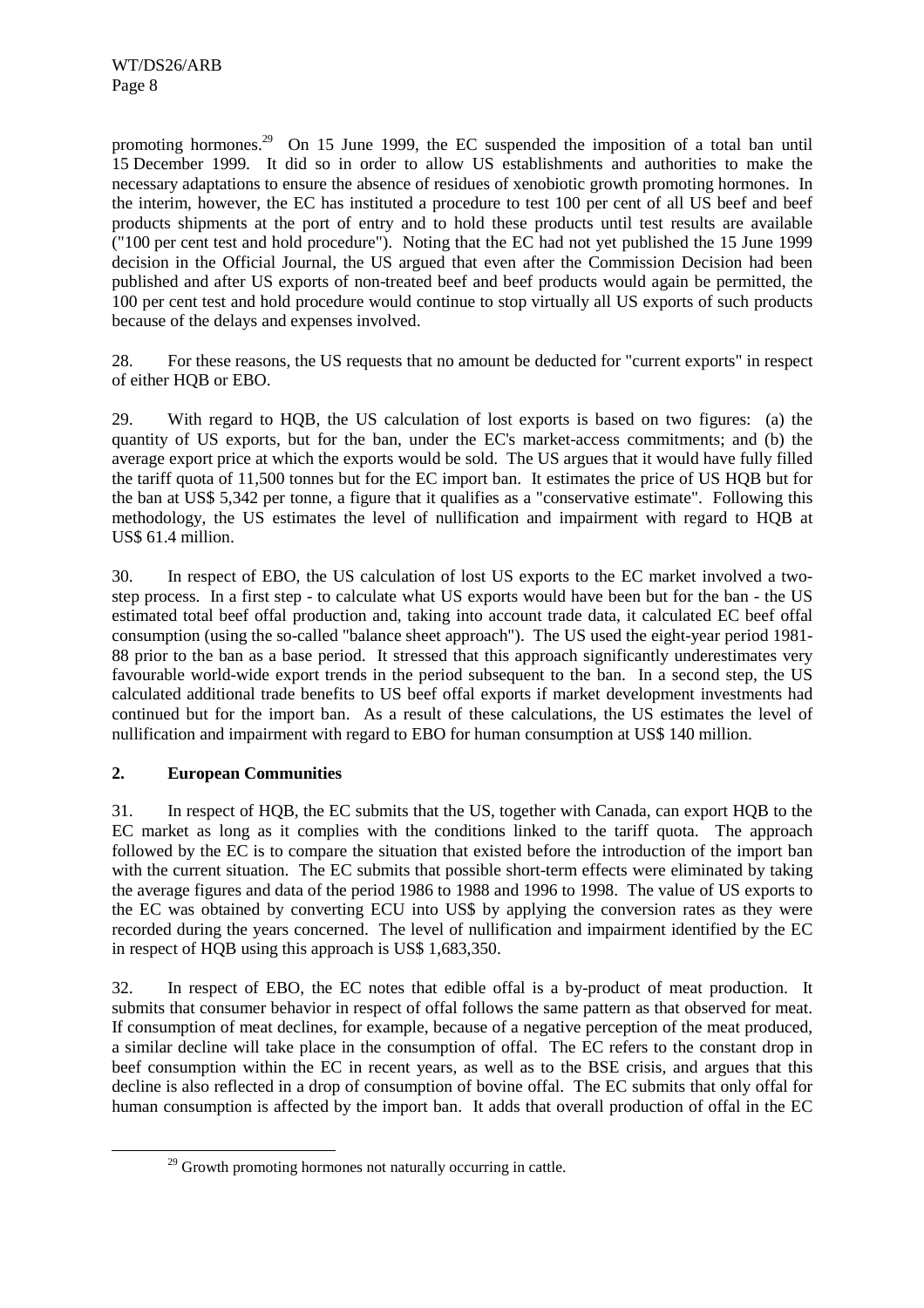over the last 12 years increased significantly, while the consumption of offal decreased. As a result, the EC, originally a net importer of offal, became a net exporter.

33. The EC estimates US exports of EBO but for the ban, using the 1986-1988 average value as a base from which to deduct "current exports", defined as the 1996-98 average value of US exports of EBO to the EC. The EC further notes that EC imports of EBO were subject to a general downward trend irrespective of the origin of the products, warranting a downward adjustment in value of 25.47 per cent. It also submits that the prohibition of growth hormones only concerns the quantities of EBO actually used for human consumption, not those used for pet food. For these reasons, the EC makes an additional downward adjustment in quantities of 31.7 per cent. The EC accordingly estimates the level of nullification and impairment with regard to EBO for human consumption to be US\$ 51,618,325.

#### B. GENERAL APPROACH OF THE ARBITRATORS

34. We carefully examined the claims, arguments and evidence submitted by the parties in light of the rules on burden of proof and the role of arbitrators under Article 22 of the DSU outlined above.<sup>30</sup>

35. Based upon the record before us, in particular evidence submitted by the EC demonstrating that the US assessments were not always appropriate, we consider that the EC established a *prima facie* case that the level of suspension proposed by the US is *not* equivalent to the level of nullification and impairment caused by the ban. In our view, the US failed to rebut this presumption. We were, therefore, not able to accept in full the estimates proposed by the US. We were not convinced either by all of the EC alternatives. We could, however, accept certain elements of both the US and the EC methodologies. As explained earlier<sup>31</sup>, in such circumstances, the essential task and responsibility of the arbitrators is to make their own estimate, on the basis of all arguments and evidence submitted by the parties. In doing so, we follow the rules on burden of proof set out in paragraphs 9-11.

#### C. GUIDELINES FOR THE CALCULATION OF NULLIFICATION AND IMPAIRMENT

36. To determine whether the proposed level of suspension (US\$ 202 million) is "equivalent" to the level of nullification and impairment caused by the hormone ban, we have, of course, to determine what this level of nullification and impairment is.

37. The US does so by estimating the value of foregone US exports arising from the EC's failure to comply with the recommendations and rulings of the DSB. The EC submits that the calculation of nullification and impairment can only be based on the situation in which the US would have found itself if the EC had withdrawn, or otherwise had brought into conformity, the inconsistent trade measure.

38. Upon careful consideration of the claims and arguments set forth by the parties, we consider that our starting-point is as follows: what would annual prospective US exports of hormone-treated beef and beef products to the EC be *if the EC had withdrawn the ban on 13 May 1999*? 13 May 1999 is the date of expiration of the reasonable period of time granted to the EC to implement the panel and Appellate Body reports. In accordance with DSU provisions, it was by 13 May 1999 that the EC had to bring its beef import regime into conformity with the SPS Agreement. We cannot assume that the EC from 1989 onwards, i.e. from the time it imposed the ban, was under a legal obligation to withdraw the ban. We note, in this respect, that the violations found were violations of the SPS

<sup>&</sup>lt;sup>30</sup> See Section II.B.

<sup>&</sup>lt;sup>31</sup> See paragraph 12.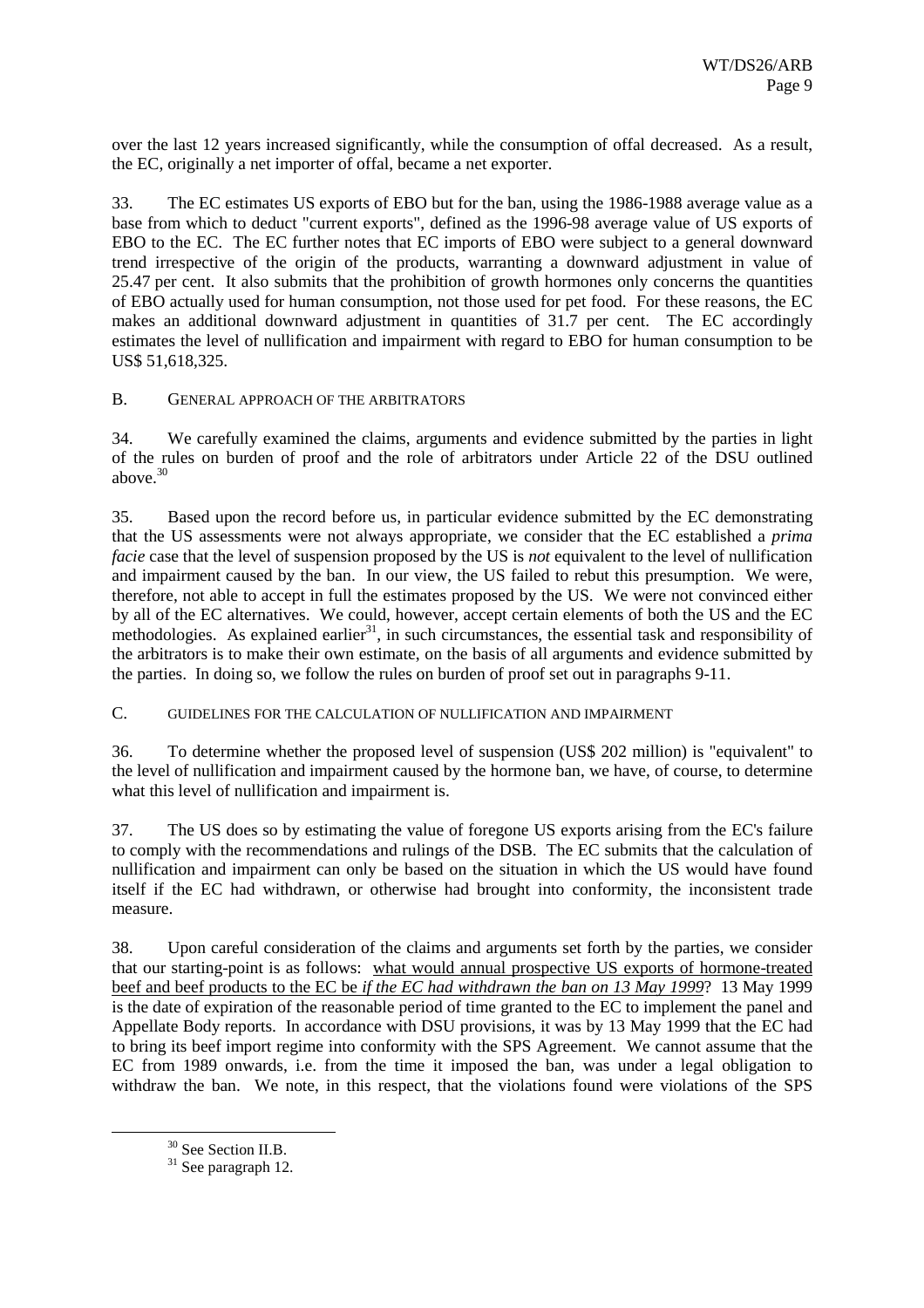Agreement, an agreement only in existence from 1 January 1995 onwards.<sup>32</sup> The EC does not contest that it has not brought the measure into conformity with its WTO obligations. Nor does it contest that the "counterfactual" we need to look at in these proceedings is a situation without the ban. The EC did not propose that we examine any other alternative that would meet its obligations under the SPS Agreement.

39. We are, furthermore, of the view that the effect of suspending concessions should not exceed that of the EC bringing the measure into conformity with WTO rules on 13 May 1999. This stems directly from the DSU itself. The DSU characterizes full and prompt implementation of DSB recommendations as the *first* objective and *preferred* solution. The suspension of concessions, in contrast, is only a temporary measure of last resort to be applied only until such time as full implementation or a mutually agreed solution is obtained.<sup>33</sup> To allow the effect of suspension of concessions to exceed that of bringing the measure into conformity with WTO rules would not be justifiable in view of DSU objectives.

40. We note further that we agree with the arbitrators in the *Bananas* case that

"the authorization to suspend concessions or other obligations is a temporary measure pending full implementation by the Member concerned. … this *temporary* nature indicates that it is the purpose of countermeasures to *induce compliance*. But this purpose does not mean that the DSB should grant authorization to suspend concessions beyond what is *equivalent* to the level of nullification or impairment. In our view, there is nothing in Article 22.1 of the DSU, let alone in paragraphs 4 and 7 of Article 22, that could be read as a justification for counter-measures of a *punitive* nature".34

41. The question we thus have to answer here is: what would annual prospective US exports of hormone-treated beef and beef products to the EC be if the EC had withdrawn the ban on 13 May 1999? An answer to this question, like any question about future events, can only be a reasoned estimate. It is necessarily based on certain assumptions. In making those estimates and assumptions, we need to guard against claims of lost opportunities where the causal link with the inconsistent hormone ban is less than apparent, i.e. where exports are allegedly foregone not because of the ban but due to other circumstances.<sup>35</sup>

42. In this sense, our task of estimating nullification and impairment is very different from that of a panel examining the WTO conformity of certain measures. Once a panel has found a WTO inconsistency, it can *presume* – pursuant to Article 3.8 of the DSU – that the inconsistency has caused nullification and impairment. On that ground the panel can give redress to the winning party under Article XXIII of GATT 1994 or corresponding provisions in other WTO agreements. What normally

 $32$  It might be argued that the ban also violated GATT 1947. However, no legal findings on this were ever made. <sup>33</sup> See Articles 3.7, 21.1, 22.1 and 22.8 of the DSU.

<sup>34</sup> Op. cit., para. 6.3.

<sup>&</sup>lt;sup>35</sup> In this respect, see the Decision by the Arbitrators in *EC – Regime for the Importation, Sale and Distribution of Bananas*, Recourse to Arbitration by the EC under Article 22.6 of the DSU (hereafter "the *Bananas* case"): "We are of the view that the benchmark for the calculation of nullification or impairment of US trade flows should be losses in US exports of goods to the European Communities and losses by US service suppliers in services supply in or to the European Communities*.* However, we are of the opinion that losses of US exports in goods or services *between the US and third countries* do not constitute nullification or impairment of even *indirect* benefits accruing to the US under the GATT or the GATS for which the European Communities could face suspension of concessions" (circulated on 6 April 1999, WT/DS/ARB, para. 6.12, italics in original).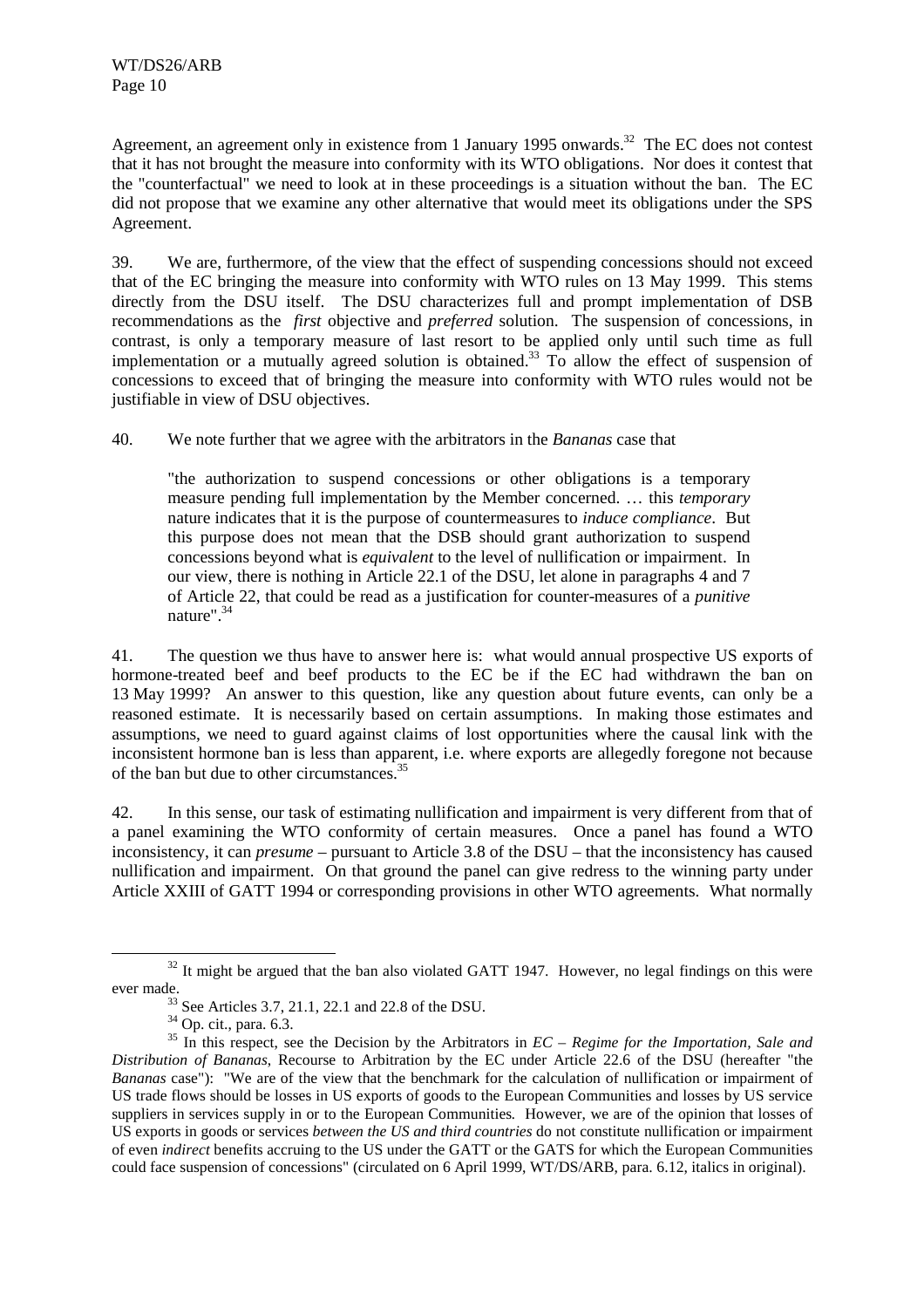counts for a panel is competitive opportunities and breaches of WTO rules<sup>36</sup>, not actual trade flows. A panel does not normally need to further assess the nullification and impairment caused; it can presume its existence. We, in contrast, have to go one step further. We can take it for granted here that the hormone ban is WTO inconsistent. What we have to do is to estimate the nullification and impairment caused by it (and presumed to exist pursuant to Article 3.8 of the DSU). To do so in the present case, we have to focus on trade flows. We must estimate trade foregone due to the ban's continuing existence beyond 13 May 1999.

43. Both products referred to by the US – high quality beef and edible beef offal – once certified as *not* having been treated with hormones, do currently enter the EC market, with the ban in place. To assess the trade impairment caused by the hormone ban, we first estimate, for each product category, the *total* value of US beef or beef products – hormone treated or not -- that would enter the EC annually if the ban would have been withdrawn on 13 May 1999. To estimate the nullification and impairment caused by the hormone ban we then deduct from that total value the current value of US exports of HQB and EBO, i.e. those that have *not* been treated with hormones. We assume that these "current exports", adjusted for other factors as explained below, are representative of the exports that will occur in the future with the ban in place. The end result provides us the estimated value of hormone treated HQB and EBO exports that would enter the EC but for the ban's continuing existence beyond 13 May 1999.

44. Our calculations are based on exports at the f.o.b. stage - excluding insurance and freight - an approach which all parties have used in their calculations. We use f.o.b. prices to ensure comparability with the customs valuation method of the suspension of concessions proposed by the US.

D. THE VALUE OF "CURRENT EXPORTS"

45. With reference to the EC Decision on test and hold, the US requests that no amount be deducted for "current exports".<sup>37</sup> The EC submits that the full amount of "current exports", i.e. annual average 1996-1998 exports, should be deducted. The test and hold effect on US exports has been alleged by the US. It is thus for the US to prove it.<sup>38</sup> According to US export certificates issued for May and June 1999, exports of US HQB to the EC declined by about 75 per cent compared to the same period in 1998. The decline in respect of EBO is on the order of 98 per cent.

46. It is difficult to assess the lasting trade impact of the recent EC measures. The available data relates to a short period of time. The sudden drop of EC imports from the US may be temporary but so should the suspension of concessions. If the parties reach an agreement on appropriate control and oversight, trade flows may normalise. Referring to the EC statement that "[t]he Commission does not plan to stop the existing imports of hormone-free bovine meat" and the US intention to meet current EC import requirements, we are hopeful that such agreement can be reached. In the meantime, we consider it reasonable to assume that the 100 per cent test and hold procedure will have a certain dampening effect on EC imports from the US.

47. We thus consider that 1996-1998 figures are not representative, *in casu*, overestimate, the exports that will actually occur in the future with the ban in place. On these grounds we decided to reduce current exports (annual 1996-1998 average) by 25 per cent in our estimates for both HQB and EBO.

<sup>&</sup>lt;sup>36</sup> This includes so-called "non-violation nullification and impairment" claims under Article XXIII:1(b) of GATT 1994.<br> $37$  See paragraphs 28-29.

<sup>38</sup> See paragraph 10.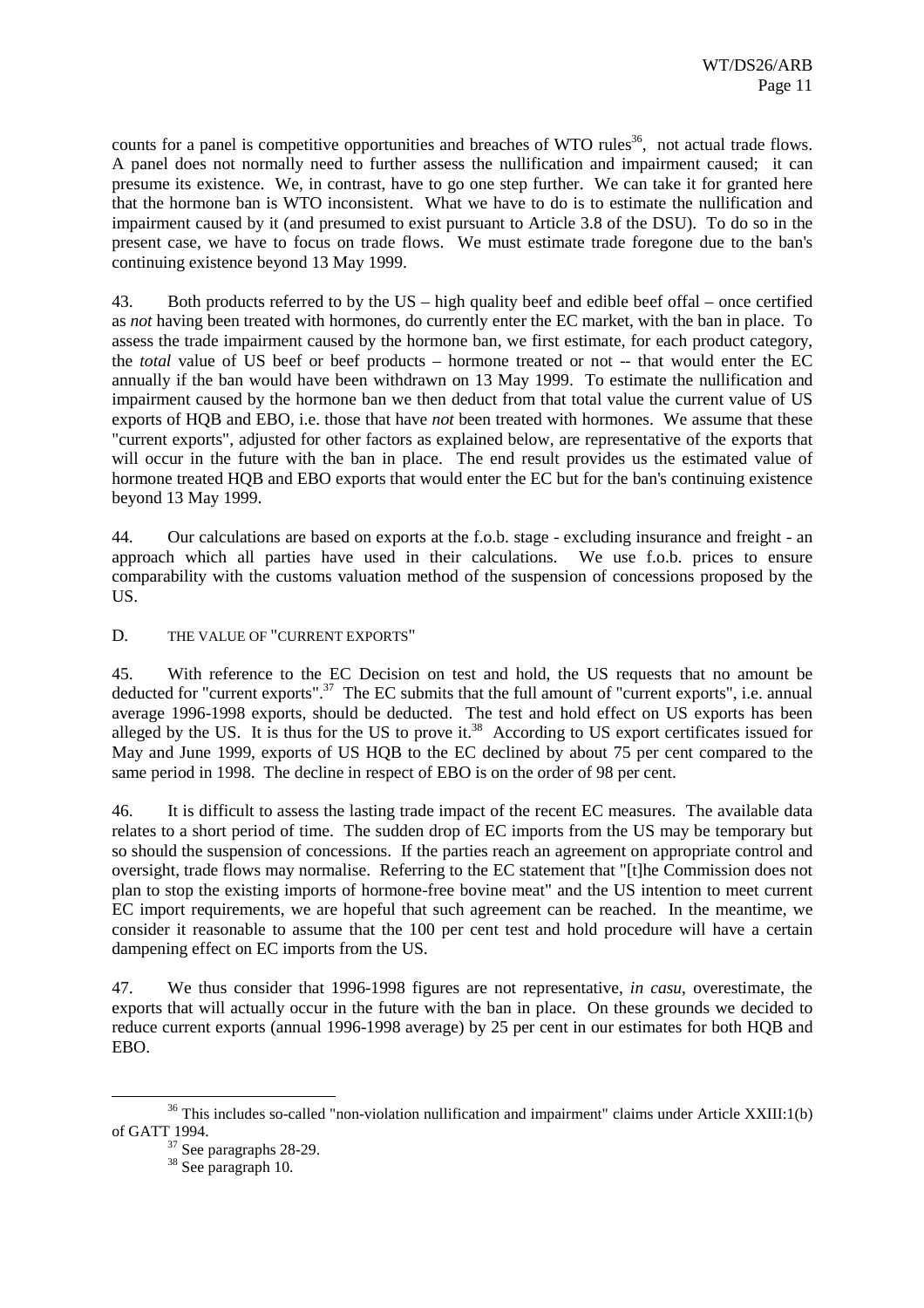#### E. NULLIFICATION AND IMPAIRMENT IN RESPECT OF HIGH QUALITY BEEF

#### **1. Volume of the tariff quota**

48. All parties, including Canada as a third party, agree that the EC market for HQB exports from the US *and* Canada – with or without the ban -- is limited by a tariff quota of 11,500 tonnes at an inquota tariff rate of 20 per cent *ad valorem*. 39 This quota is to be shared between the US and Canada. The out-of-quota rate is considered by all parties to be prohibitive.

49. In addition, the US considers that whatever the amount of Canadian imports under the tariff quota, that amount needs to be topped up with the US share under the tariff quota so that the US alone is allowed to export a total of 11,500 tonnes. The US submits that it has this right to an annual amount of 11,500 tonnes as a consequence of bilateral US-EC and US-Austria agreements in this respect. For 10,000 tonnes of the 11,500 tonnes, the US refers, in particular, to an 1981 US-EC exchange of letters confirming that even if Canada would take a share of the quota, the US could still count on exporting the full amount of 10,000 tonnes.<sup>40</sup> In respect of the remaining 1,500 tonnes, the US refers to the fact that this volume was originally negotiated bilaterally between the US and Austria and was only later, as a consequence of Austria's accession to the EC, added to the 10,000 tonnes tariff quota opened by the EC in favour of the US and Canada.

50. We cannot agree that but for the ban, i.e., the situation we have to consider here, the US would be allowed to export a total of 11,500 tonnes irrespective of the amount exported by Canada. The autonomous quota rights claimed by the US – irrespective of their legal status and consistency with WTO rules -- are not rights under any of the WTO agreements covered by the DSU. The rights thus alleged are derived from bilateral agreements that cannot be properly enforced on their own in WTO dispute settlement.<sup>41</sup> If the EC were to agree that it would grant these independent rights, i.e., that 11,500 tonnes of US HQB could be exported to the EC once the ban is lifted, we could be required to take this autonomous quota amount into account in our estimates as a matter of fact, provided that these rights are consistent with WTO rules. However, the EC contests that the US has such rights. Moreover, the legal validity and enforceability of such rights and bilateral agreements invoked by the US is questionable for the following reasons.

51. Both bilateral agreements were concluded *before* the relevant EC schedules that explicitly allocated the quota to both the US and Canada. Moreover, both bilateral agreements were negotiated in a GATT/WTO context where concessions are normally negotiated first on a bilateral level and then "multilateralized" through binding schedules. Once this is done, the bilateral agreement, as a result of which the concession is granted, is superseded by the multilateral schedule. Both the bilateral agreements and the relevant parts of the EC schedule deal with the same subject-matter. Considering the GATT/WTO specific circumstances of their conclusion, the bilateral agreements would appear to be incompatible with the multilateral EC schedule – a quota allocated to only one Member as opposed to a quota allocated to two Members. On these grounds we consider it appropriate to conclude that

<sup>&</sup>lt;sup>39</sup> The tariff classification for this category in respect of which the US alleges trade impairment is: HS 0201 (Meat of Bovine Animals, Fresh or Chilled), HS 0202 (Meat of Bovine Animals, Frozen), HS 0206 1095 (Edible Offal of Bovine Animals, Fresh or Chilled, Thick Skirt and Thin Skirt) and HS 0206 2991 (Edible Offal

of Bovine Animals, Frozen, Thick Skirt and Thin Skirt).<br><sup>40</sup> Letter dated 28 July 1981 by Mr. Villain, then Director-General of Agriculture at the EC<br>Commission, to the US Agricultural Counsellor in Brussels, US Exhibit 19

<sup>&</sup>lt;sup>41</sup> In this respect see the Appellate Body Report on  $EC - Measures$  Affecting the Importation of Certain *Poultry Products*, adopted on 23 July 1998, WT/DS69/AB/R, paras. 77-85. Of course, even though the bilateral agreements themselves cannot be enforced through the DSU, the performance of these agreements could give rise to a valid claim under WTO rules.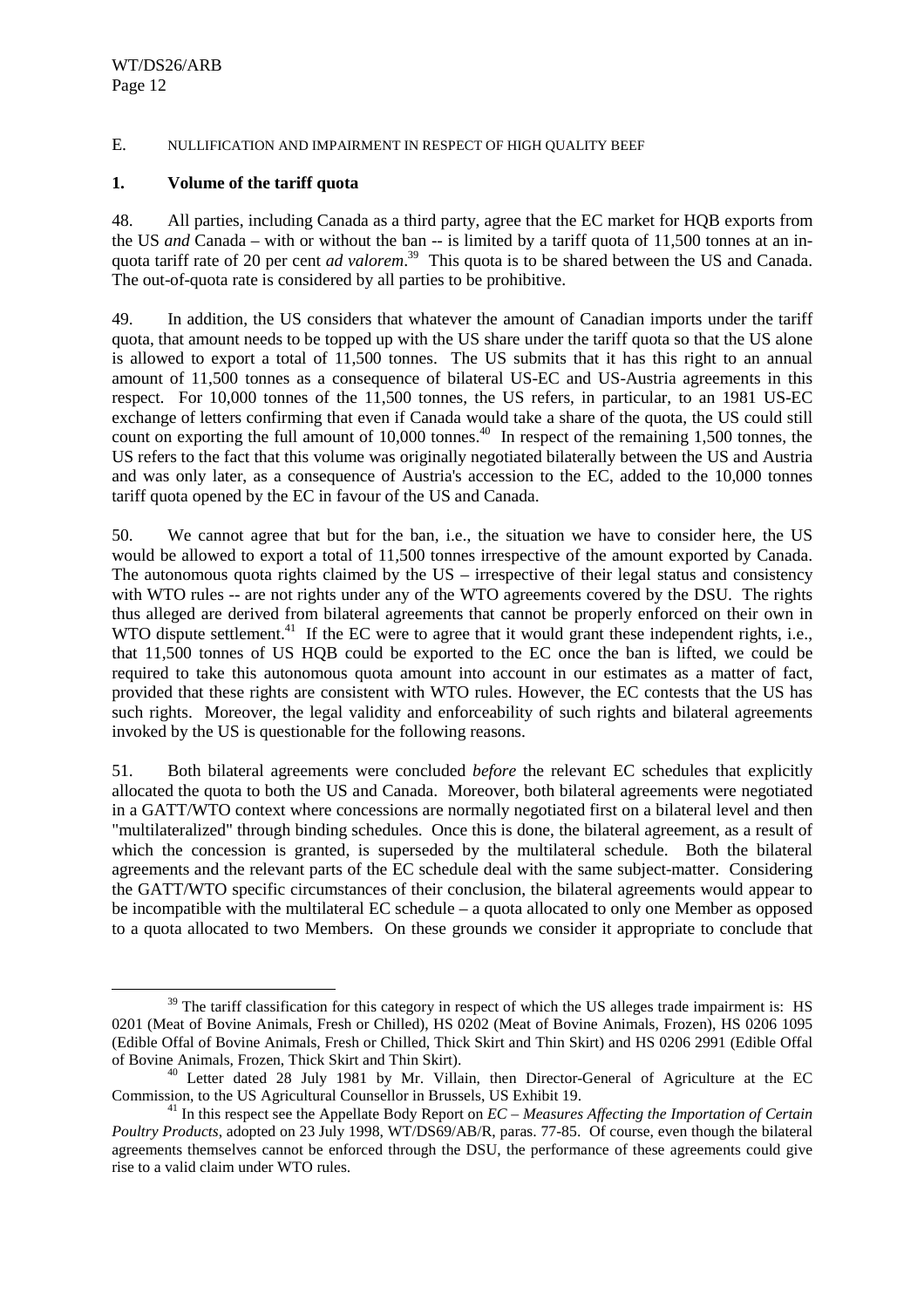the EC schedule, in accordance with Article 30 of the Vienna Convention on the Law of Treaties<sup>42</sup>. has superseded and prevails over the bilateral agreements.

52. Recalling that, as outlined above in paragraph 10, the US -- as the party that invoked the bilateral agreements -- bears the burden of proving to the arbitrators that these bilateral agreements exist and are enforceable, we consider that the US has not met its burden. We cannot, therefore, take any autonomous quota rights into account when estimating US HQB exports to the EC but for the ban.

53. On these grounds, we consider that a ceiling of 11,500 tonnes is applicable in respect of the combined US *and* Canadian exports of HQB to the EC.

#### **2. Estimated utilisation of the 11,500 tonnes tariff quota**

54. The US submits that the entire tariff quota would be filled but for the ban. The EC, referring to the fact that the tariff quota has never been filled in the past - not even before the ban - argues that the tariff quota would only be filled to the same extent as before the ban (1986-1988 average).

55. In this respect, we considered, in particular, the following elements: (1) the fact that the tariff quota represents only a negligible portion of total EC beef consumption; (2) the fact that all HQB tariff quotas allocated by the EC to other countries such as Argentina, Australia, Brazil, New Zealand and Uruguay have over the years been fully or almost fully utilised; and (3) the high production and export capacities of the US beef industry. On these grounds, we can reasonably expect that under the "counterfactual" the tariff quota would be 100 per cent filled.

#### **3. Estimated tariff quota share of the US**

56. Given our conclusions above, we next have to estimate the US share in the 11,500 tonnes tariff quota.

57. Our approach here is based on the US' and Canada's past performance with respect to HQB exports as well as beef exports in general. We considered, in particular, the following elements. Firstly, the proportions of US and Canadian HQB exports in third country export markets, such as Japan, Korea, Switzerland and Taiwan. The US share of HQB exports has been above 94 per cent in these markets in the 1996-98 period, except in Taiwan where US exports averaged 90 per cent over the last three years. Secondly, the general proportions of US and Canadian beef exports. The US share of North American beef exports to the rest of the world was 96 per cent on average in 1996-98, although the US share, including US-Canada trade, was approximately 70 per cent. Thirdly, the proportions of US and Canadian beef exports to the EC (a 94 per cent share for the US in 1998). Fourthly, changes in the relative proportions of US and Canadian exports. The general tendency in both the EC and third country markets in recent years has been an increase of Canada's share at the expense of the US.

58. Taking these elements into account, we consider a US share of 92 per cent a reasonable estimate.

 $42$  Article 30, entitled "Application of successive treaties relating to the same subject-matter", in its paragraph 3, states: "When all the parties to the earlier treaty are parties also to the later treaty but the earlier treaty is not terminated or suspended in operation under article 59, the earlier treaty applies only to the extent that its provisions are compatible with those of the later treaty".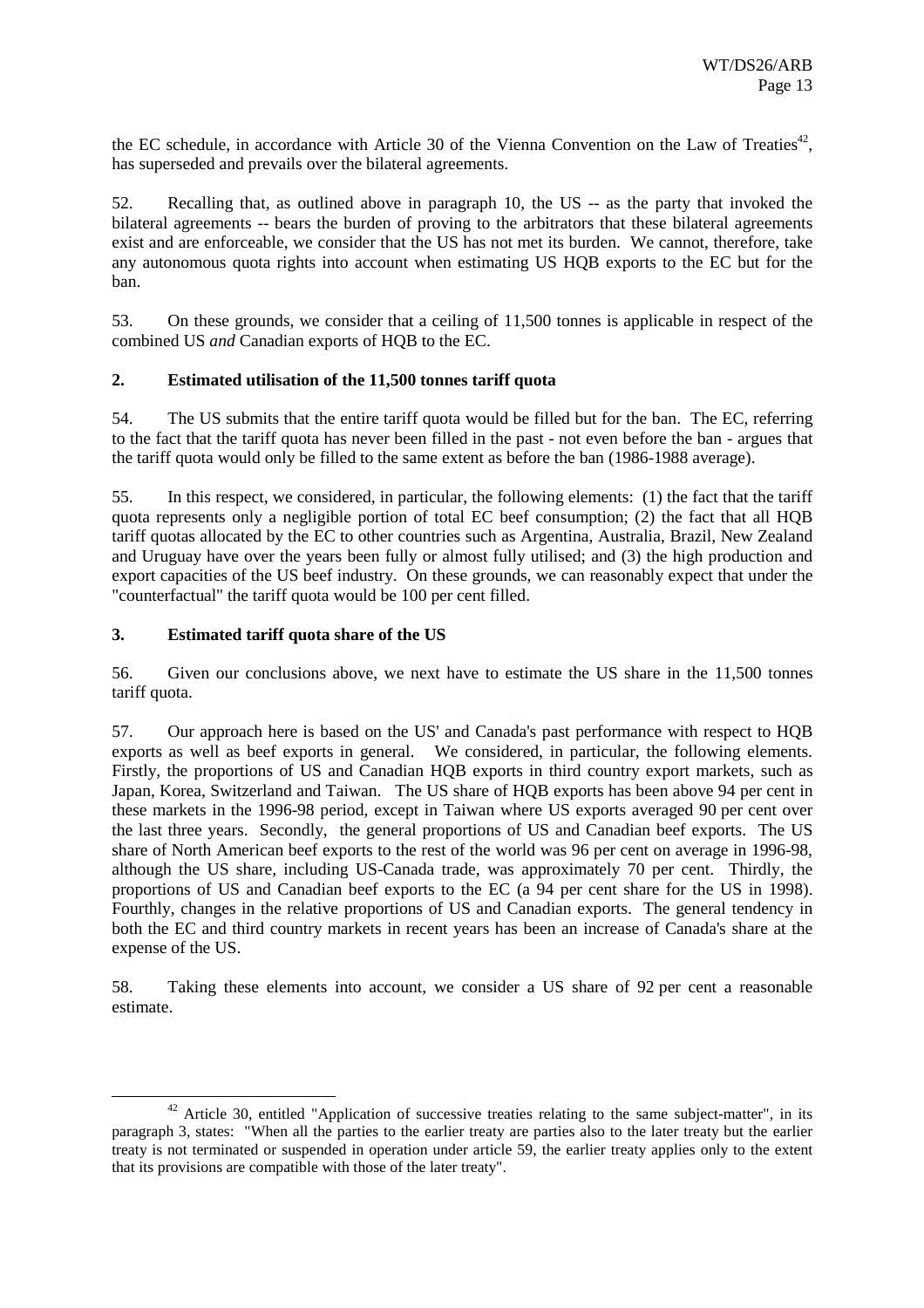#### **4. Estimated prices under the counterfactual**

59. In this respect, we consider the US suggestion of US\$ 5,342 per tonne (f.o.b.) to be reasonable.

60. We note that this price is higher than current unit values of US beef entering the EC. A substantial share of current US exports are whole carcasses, not treated with hormones. We consider it reasonable to expect that without the hormone ban a considerable share of the tariff quota would be filled with high quality hormone-treated cuts to maximize the trade value of the tariff quota. If the ban were lifted, an increase in price could thus be reasonably expected.

61. Consequently, we calculate the total value of US HQB exports to the EC under the counterfactual to be US\$ 56,518,360.

#### **5. Estimated value of "current exports" to be deducted**

62. As noted earlier<sup>43</sup>, to estimate the nullification and impairment caused by the hormone ban we have to deduct from the total value of US exports under the counterfactual, the current value of US exports of non-hormone treated HQB.

63. The EC suggests that US exports in the 1996-1998 period are representative for exports that would occur in the future with the ban in place. The main US argument in this respect was dealt with in paragraphs 45-47. We decided to reduce current US exports by 25 per cent. In other words, we assumed that only 75 per cent of current exports would enter the market in the future due to the 100 per cent test and hold procedure recently imposed by the EC. As a base from which to deduct these 25 per cent we follow the EC suggestion and use the average annual 1996-1998 exports.

64. On this basis we calculate the value of current exports to be deducted from the estimated exports under the counterfactual to be US\$ 23,853,584.

#### **6. Estimate of nullification and impairment in respect of HQB**

65. Following our estimates developed above, we calculate the total amount of nullification and impairment caused by the hormone ban on US exports of HQB to be **US\$ 32,664,776**.

F. NULLIFICATION AND IMPAIRMENT IN RESPECT OF EDIBLE BEEF OFFAL

#### **1. Estimated volume of US EBO exports under the "counterfactual"**

66. Unlike the EC import market for HQB, US exports of EBO to the EC are subject to tariffs only, not to a tariff quota.<sup>44</sup> The tariff levied on imports of EBO – according to the US, 4 per cent *ad valorem* -- is also much lower than the in-quota tariff for HQB (20 per cent *ad valorem*). Therefore, a different methodology to calculate trade impairment in respect of EBO is warranted. In respect of HQB, we could assume that imports but for the ban would be subject to a ceiling of 11,500 tonnes. In

 <sup>43</sup> See paragraph 43.

<sup>&</sup>lt;sup>44</sup> The tariff classification for this category in respect of which the US alleges trade impairment is: HS 020610 (Offal of Bovine Animals, Edible, Fresh or Chilled), HS 020621 (Tongue of Bovine Animals, Edible, Frozen), HS 020622 (Livers of Bovine Animals, Edible, Frozen), HS 020629 (Offal of Bovine Animals, Not Elsewhere Specified, Edible, Frozen, e.g., Hearts, Kidneys, Sweetbreads), but excluding HS 0206 1095 and 0206 2991, tariff items that are covered by the HQB tariff quota (see footnote 39 above).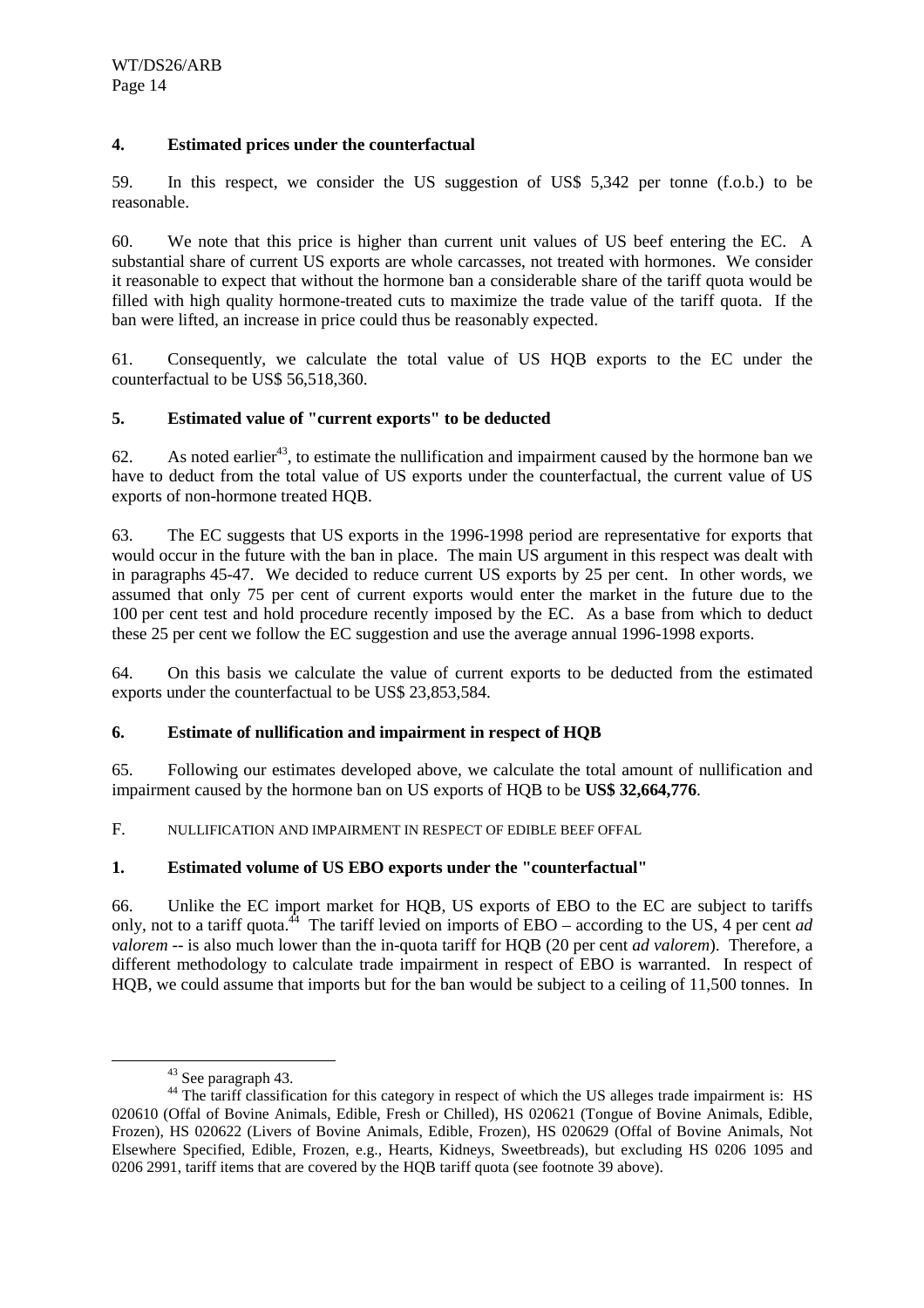respect of EBO, one of the major tasks is to estimate potential exports of US EBO in the absence of the ban. The US and EC arguments in this respect are summarized above.<sup>45</sup>

67. We consider average US exports of EBO in 1986-1988 to be a representative starting-point for our calculations of total exports under the counterfactual, i.e. assuming the ban would have been lifted on 13 May 1999.However, it is clear to us that these pre-ban figures reflect a market situation that is quite different from the current market situation for EBO in the EC. We must therefore make certain adjustments.

68. We consider it reasonable to make a downward adjustment to the pre-ban exports to take account of the demonstrated decline in "apparent consumption" of EBO in the EC market since the imposition of the ban.<sup>46</sup> At the same time, we note that part of this decline in apparent consumption was caused by the hormone ban itself. Data for 1988 compared to 1989 - when the ban was first imposed - show a sharp drop in EBO imports. In order to take account of this decline related to the ban, we calculated the absolute *difference* between (i) the *trend* import volumes for the years 1989-91 (estimated by way of an extrapolation of the actual import volumes for the period 1981-88) and (ii) the *actual* import volumes for the years 1989-91. The annual average of this *difference* was then added to actual imports in each of the years 1995-97. The apparent consumption of edible beef offal for 1995-97 was calculated on the basis of these adjusted import figures. As a result of this approach, we estimate the downward adjustment factor for apparent consumption to be 18.4 per cent. We assume that the volume of US exports to the EC but for the ban would have declined in proportion to the decline in apparent consumption.

69. On this basis, we estimate annual US exports of EBO in case the ban had been lifted on 13 May 1999 to be 53,503 tonnes.

#### **2. Estimated price of US EBO exports under the "counterfactual"**

70. We consider the US suggestion of an export price of US\$ 1,689 per tonne (f.o.b.) to be reasonable. This price is lower than the average 1996-1998 unit price of current US exports with the ban in place (US\$ 2,420 per tonne). This is so because EBO prices would be expected to fall should the ban be lifted, as a result of an increased volume of imports. The EC uses a 1986-1988 average price of US\$ 1684 per tonne, a price very similar to the US suggestion we use.

71. Consequently, we calculate the total value of US EBO exports to the EC under the counterfactual to be US\$ 90,367,391.

#### **3. Estimated value of "current exports" to be deducted**

72. As noted earlier<sup>47</sup>, to estimate the nullification and impairment caused by the hormone ban we have to deduct from the total value of exports under the counterfactual, the current value of US exports of EBO.

73. The EC suggests that US exports in the 1996-1998 period are representative for exports that would occur in the future with the ban in place. The main US argument in this respect was dealt with in paragraphs 45-47. We decided to reduce current US exports by 25 per cent. In other words, we assumed that only 75 per cent of current exports would enter the market in the future due to the

<sup>&</sup>lt;sup>45</sup> See Section III.A of this report.

<sup>&</sup>lt;sup>46</sup> The consumption figures we used were calculated following the balance sheet approach, i.e. consumption equals production plus imports minus exports, assuming no change in stocks. This is referred to as the "apparent consumption".<br> $47$  See paragraph 43.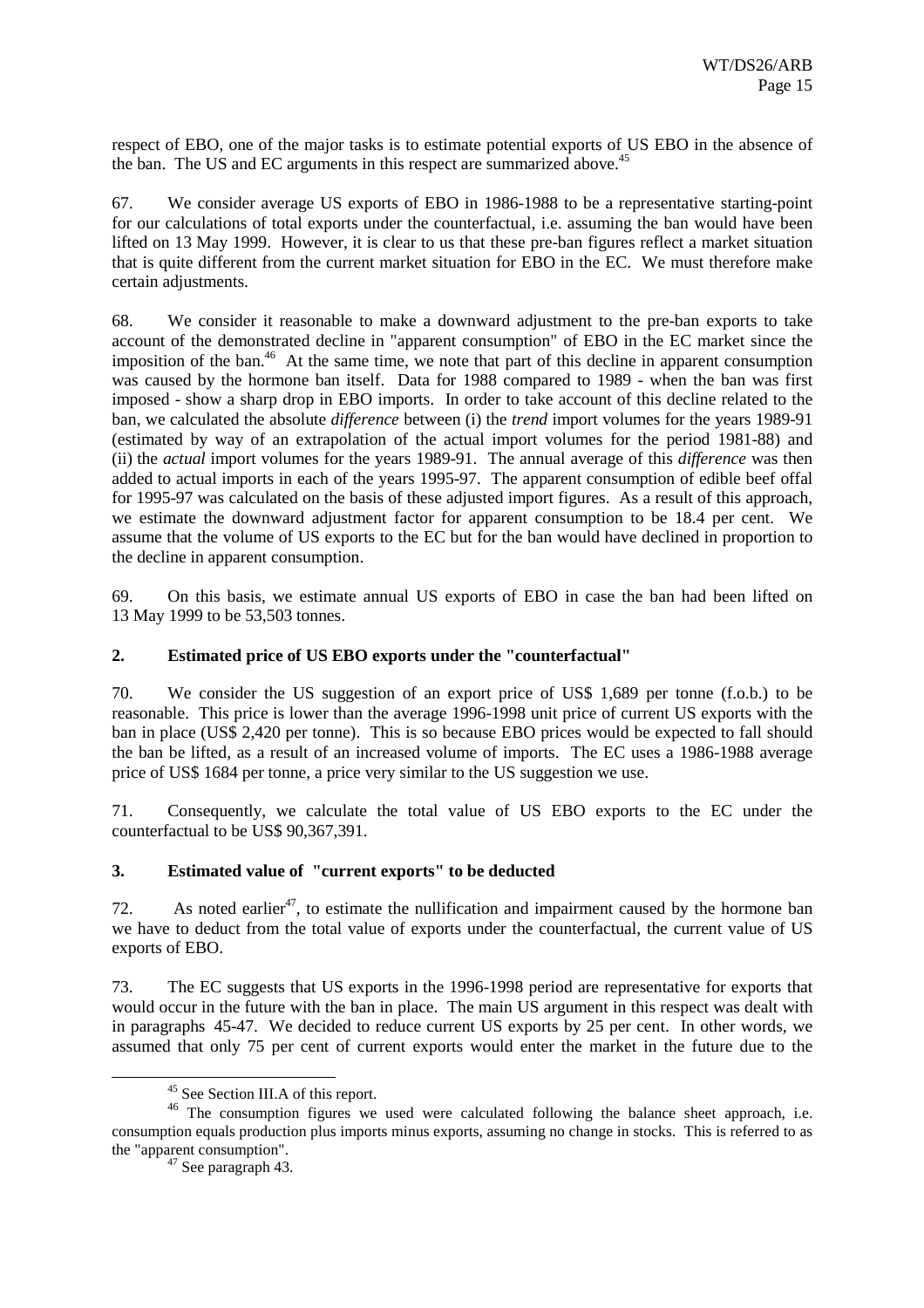100 per cent test and hold procedure recently imposed by the EC. As a base from which to deduct these 25 per cent we follow the EC suggestion and use the average annual 1996-1998 exports.

74. On this basis we calculate the value of current exports to be deducted from the estimated exports under the counterfactual to be US\$ 1,845,569.

#### **4. Adjustment requested by the EC for US EBO exports used not for human consumption but in pet food**

75. All data provided by the parties in respect of EBO - on the basis of which both the estimated *total* value of US exports but for the ban and *current* US exports with the ban in place, were calculated - do not distinguish between EBO for human consumption and EBO for pet food. In contrast, the US claim of trade impairment caused by the ban only extends to EBO for human consumption, not that used for pet food. This is so because the hormone ban itself does not apply to and therefore does not hamper trade in - EBO used for pet food. It is difficult to estimate how much of the EBO ends up in pet food since both categories of EBO are imported under the same tariff heading. The EC estimates the share of EBO imports from the US that is used in pet food at 31.7 per cent. The US agrees that 5 per cent of all EBO is used in pet food.<sup>48</sup> Neither party has provided documentary evidence in support of these figures. In particular, the EC – the party claiming that a deduction should be made because of EBO use in pet food – has not substantiated its allegation of 31.7 per cent. For these reasons, we made an adjustment of 5 per cent only.

#### **5. The US claim in respect of exports that would have resulted from foregone marketing campaigns**

76. The US submits that additional US exports of EBO to the EC – worth US\$ 20.1 million - would have been realized from US marketing and promotional efforts that would have taken place but for the hormone ban. These foregone expenditures, according to the US, a minimum average of US\$ 1.189 million each year, would allegedly have continued after 1989 – the year the ban was imposed -- under US government-funded marketing programmes of proven success.

77. We decided not to take these allegedly lost exports into account. As noted in paragraph 38, the estimate we have to make is based on what would have happened had the hormone ban been withdrawn on 13 May 1999. We cannot assume, under the "counterfactual", that the ban was never imposed and, therefore, that US marketing efforts would have continued after 1989 until now. Moreover, even assuming that US marketing efforts would have resumed had the ban been lifted on 13 May 1999, we consider the causal link between the hormone ban and the allegedly lost exports since 13 May 1999 to be too remote. Taking such lost exports into account would, in our view, be too speculative. $49$ 

#### **6. Estimate of nullification and impairment in respect of EBO**

78. Following our estimates developed above, we calculate the total amount of nullification and impairment caused by the hormone ban on US exports of EBO to be **US\$ 84,095,731**.

#### G. TOTAL NULLIFICATION AND IMPAIRMENT

79. As a result of both calculations developed above, we estimate the total nullification and impairment caused by the EC hormone ban on US exports of beef and beef products at **US\$ 116.8 million**. The elements of this estimate are reproduced in Annex I to this report.

 <sup>48</sup> US first submission, footnote 37.

<sup>49</sup> See paragraph 41.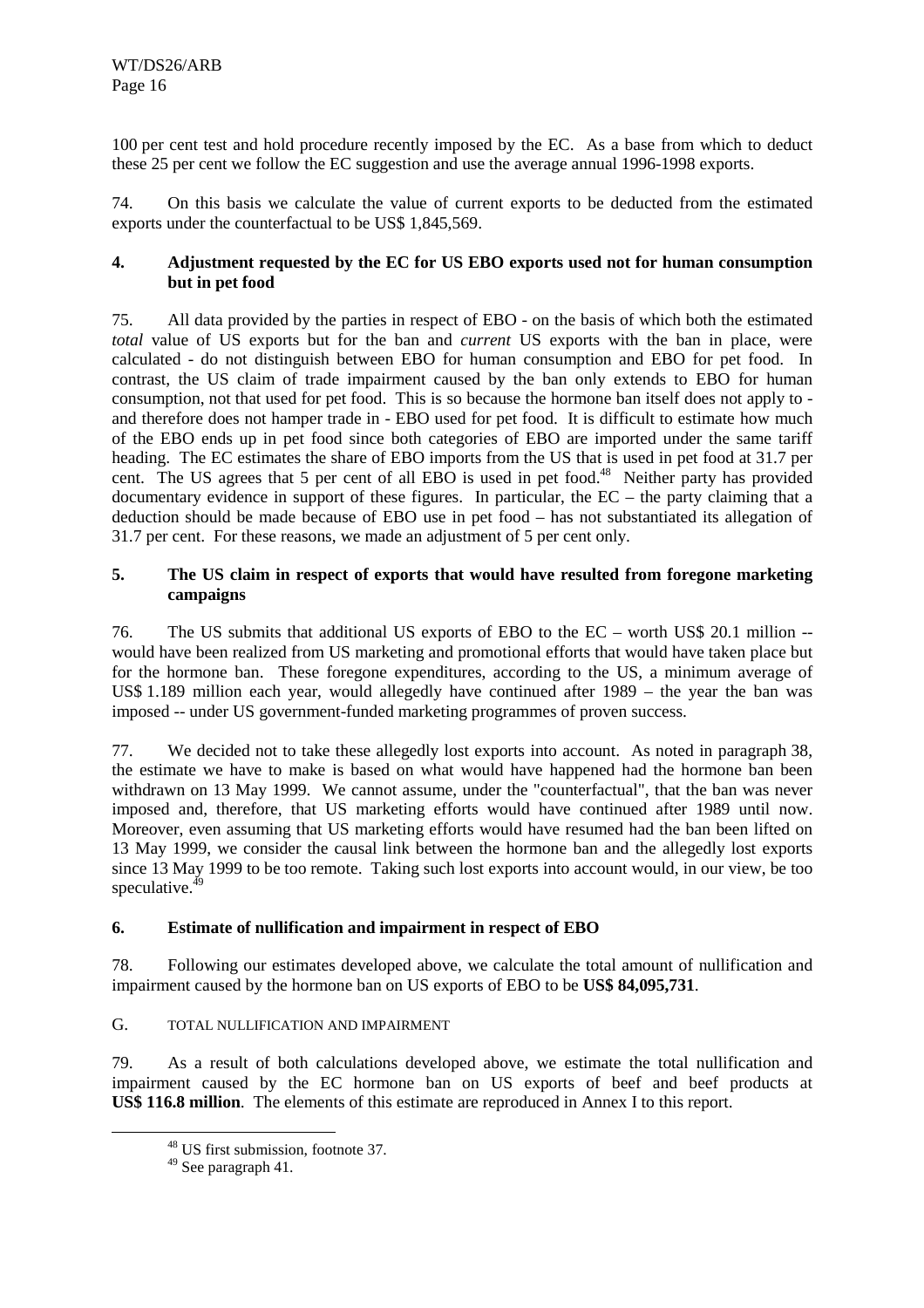#### **IV. ASSESSMENT OF THE PROPOSED LEVEL OF SUSPENSION OF CONCESSIONS**

80. In reply to questions by the arbitrators, the US submitted for each product on the proposed suspension list the average import value of EC exports to the US over a three-year period (1996- 1998). We consider the calculations thus provided to be reasonable. They are reproduced in Annex II to this report.

81. As noted in paragraph 21 above, the US is free to pick products from the proposed list as long as the total trade value is lower than or equivalent to the amount of nullification and impairment we have found, namely US\$ 116.8 million. In this respect, we also refer to paragraph 22.

82. We received confirmation from the US that the actual level of suspension once implemented will be equivalent to the level of nullification and impairment we have found. All we can do at this stage is to encourage the US to stand by this confirmation and to abide by Article 22.4 of the DSU. In the event of a future dispute on this issue, we note that the EC could start normal -- or arguably even expedited -- DSU procedures challenging the consistency of the level of US suspension with Article 22.4.

#### **V. AWARD OF THE ARBITRATORS**

83. For the reasons set out above, the arbitrators determine that the level of nullification or impairment suffered by the United States in the matter *European Communities – Measures Concerning Meat and Meat Products (Hormones)* is **US\$ 116.8 million** per year.

84. Accordingly, the arbitrators decide that the suspension by the United States of the application to the European Communities and its member States of tariff concessions and related obligations under GATT 1994 covering trade in a maximum amount of US\$ 116.8 million per year would be consistent with Article 22.4 of the DSU.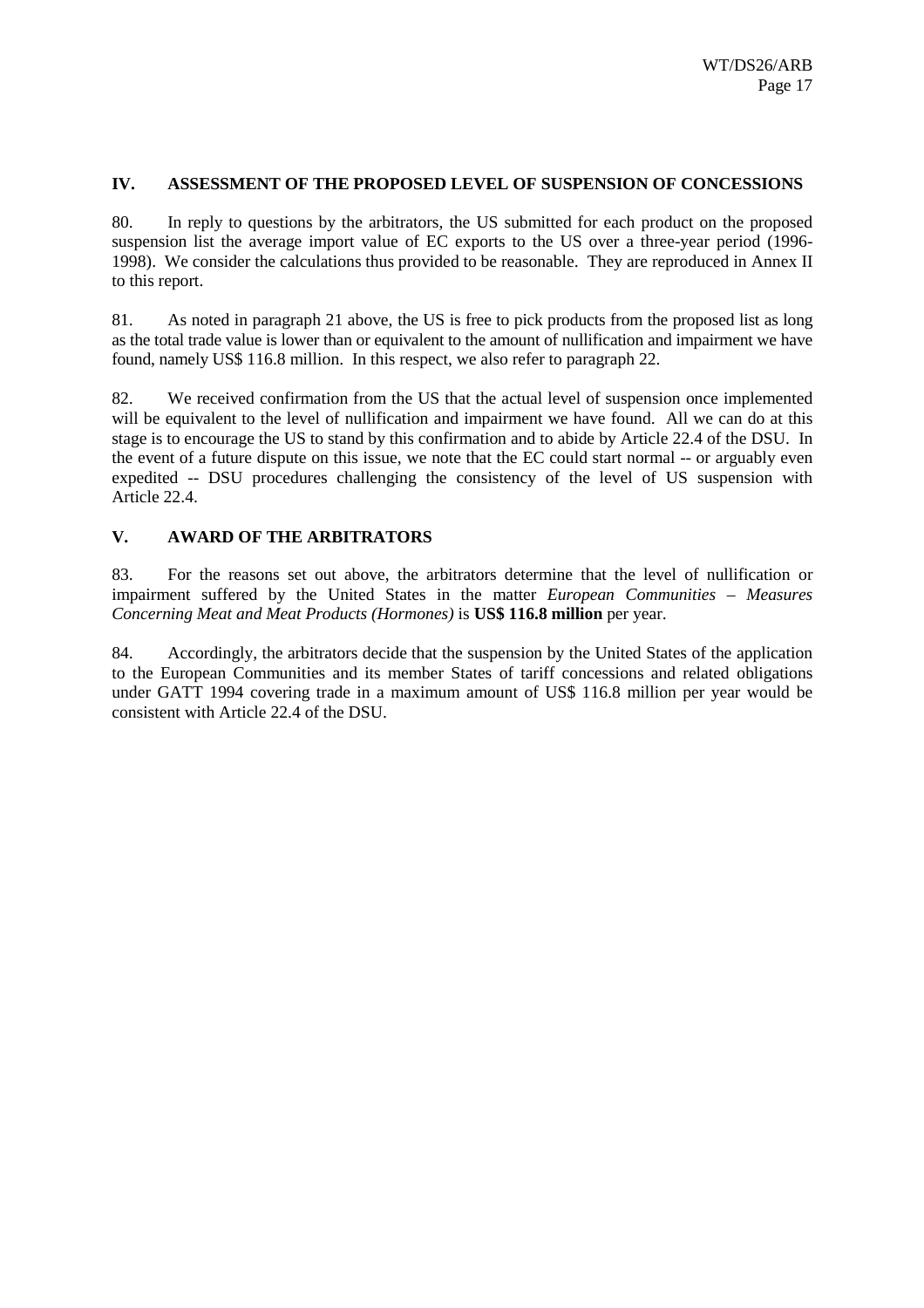$\mathsf{r}$ 

## **ANNEX I**

| <b>High quality beef:</b>                          |                           |                                              |                                     | US\$ 32,664,776             |                                             |                                                               |
|----------------------------------------------------|---------------------------|----------------------------------------------|-------------------------------------|-----------------------------|---------------------------------------------|---------------------------------------------------------------|
| $= [(11,500 * 1)$<br>TRQ fill<br><b>TRQ</b>        |                           | $*$ 0.92<br>US share                         | $*$ 5,342]<br>price/t<br>(f.o.b.)   | $\overline{\phantom{a}}$    | (31,804,779)<br>current exports<br>(f.o.b.) | 0.75)<br>$\ast$<br>25% reduction<br>for "test & hold"         |
| <b>Edible beef offal:</b>                          |                           |                                              |                                     | US\$ 84,095,731             |                                             |                                                               |
| $=[(65,568)$<br>av. 86-88 exports 18.4% adjustment | $\ast$<br>but for the ban | 0.816<br>for decline in consumption (f.o.b.) | $*1,689$ - $(2,460,759)$<br>price/t | current exports<br>(f.o.b.) | $*$ 0.75)]<br>for "test & hold"             | ∗<br>0.95<br>25% reduction 5% reduction for<br>pet food usage |

| <b>Total:</b> | High quality beef and Edible beef offal |
|---------------|-----------------------------------------|
|               |                                         |

**US\$ 116.8 million**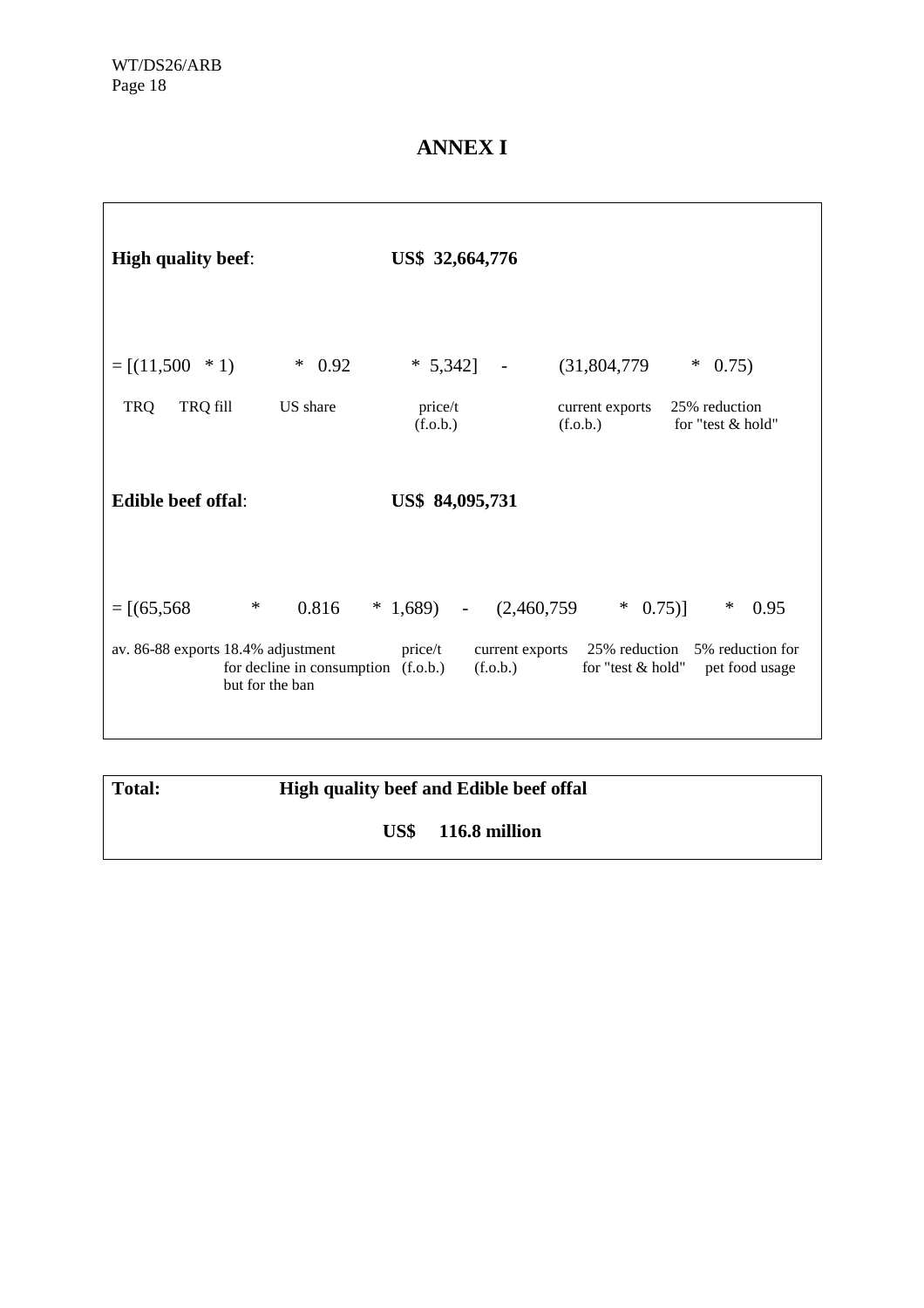# **ANNEX II**

#### **List of products for suspension of concessions proposed by the US <sup>50</sup>**

| Tariff Item or | Description                                                                                                                                        | Average import  |
|----------------|----------------------------------------------------------------------------------------------------------------------------------------------------|-----------------|
| Heading $51$   |                                                                                                                                                    | value (1996-98) |
|                |                                                                                                                                                    | '000 US\$       |
| 0201           | Meat of bovine animals, fresh or chilled                                                                                                           | 1,210           |
| 0202           | Meat of bovine animals, frozen                                                                                                                     | 317             |
| 0203           | Meat of swine (pork), fresh, chilled or frozen                                                                                                     | 119,677         |
| 0206           | Edible offal of bovine animals, swine, sheep, goats, horses etc.,<br>fresh, chilled or frozen                                                      | 1,588           |
| 0207           | Meat and edible offal of poultry (chickens, ducks, geese,<br>turkeys and guineas), fresh, chilled or frozen                                        | 5               |
| 02101100       | Hams, shoulders and cuts thereof with bone in, salted, in brine,<br>dried or smoked                                                                | 2,469           |
| 02101200       | Bellies (streaky) and cuts thereof of swine, salted, in brine,<br>dried or smoked                                                                  | 546             |
| 02102000       | Meat of bovine animals, salted, in brine, dried or smoked                                                                                          | 21              |
| 02109020       | Meat and edible offal of chickens, ducks, geese, turkeys and<br>guineas, salted, in brine, dried or smoked; flour and meal of<br>these animals     | 5               |
| 02109040       | Meat and edible offal nesoi, salted, in brine, dried or smoked;<br>flour and meal, nesoi                                                           | $\mathbf{1}$    |
| 04064020       | Roquefort cheese in original loaves, not grated or powdered,<br>not processed                                                                      | 3,780           |
| 04064040       | Roquefort cheese, other than in original loaves, not grated or<br>powdered, not processed                                                          | 489             |
| 05040000       | Guts, bladders and stomachs of animals (other than fish), whole<br>and pieces thereof                                                              | 28,209          |
| 06039000       | Cut flowers and flower buds, suitable for bouquets or<br>ornamental purposes, dried, dyed, bleached, impregnated or<br>otherwise prepared          | 3,776           |
| 06049100       | Foliage, branches and other parts of plants without flowers or<br>flower buds, and grasses, suitable for bouquets or ornamental<br>purposes, fresh | 3,614           |
| 06049930       | Foliage, branches, parts of plants without flowers or buds, and<br>grasses, suitable for bouquets or ornamental purposes, dried or<br>bleached     | 3,038           |
| 07020020       | Tomatoes, fresh or chilled, entered during Mar.1 to July 14, or<br>the period Sept.1 to Nov.14 in any year                                         | 38,926          |

<sup>50</sup> See WT/DS26/19 and US answer to arbitrators' question 10.

<sup>51</sup> Note by the US: "The product descriptions supplied below for the items of the Harmonized Tariff Schedule of the United States ("HTS") are for the convenience of the reader and are not intended to delimit in any way the scope of the products that would be subject to increased duties".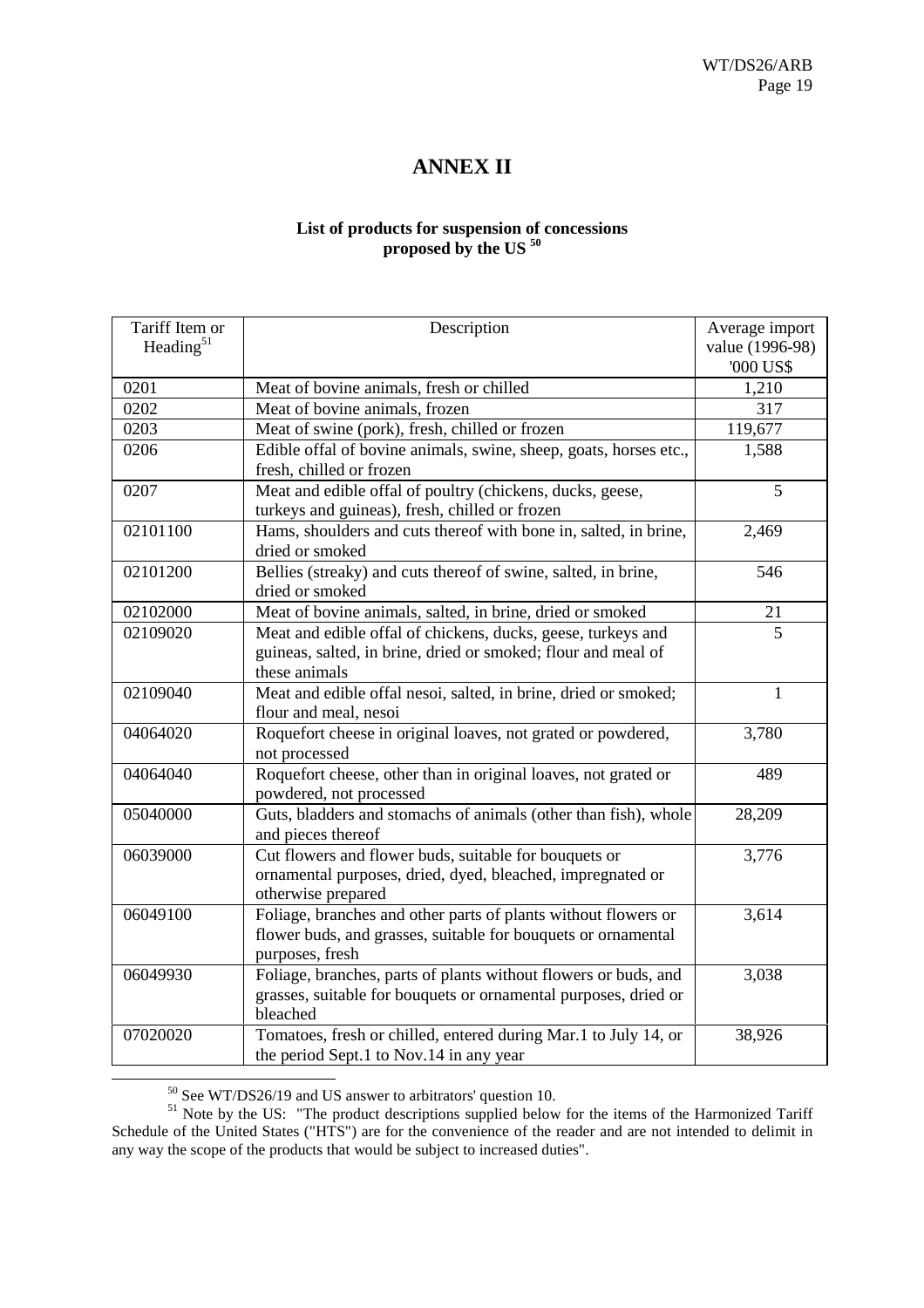| Tariff Item or<br>Heading <sup>51</sup> | Description                                                                                                                                       | Average import<br>value (1996-98)<br>'000 US\$ |
|-----------------------------------------|---------------------------------------------------------------------------------------------------------------------------------------------------|------------------------------------------------|
| 07020040                                | Tomatoes, fresh or chilled, entered during July 15 to Aug.31 in<br>any year                                                                       | 9,597                                          |
| 07020060                                | Tomatoes, fresh or chilled, entered from Nov. 15 thru the last<br>day of Feb. of the following year                                               | 17,374                                         |
| 07031040                                | Onions, other than onion sets or pearl onions not over 16 mm in<br>diameter, and shallots, fresh or chilled                                       | 5,505                                          |
| 07095200                                | Truffles, fresh or chilled                                                                                                                        | 3,219                                          |
| 07129010                                | Dried carrots, whole, cut, sliced, broken or in powder, but not<br>further prepared                                                               | 3,010                                          |
| 07129074<br>and                         | Dried tomatoes, in powder                                                                                                                         | $5,137^{52}$                                   |
| 07129078                                | Dried tomatoes, whole, cut, sliced or broken but not further<br>prepared                                                                          |                                                |
| 08024000                                | Chestnuts, fresh or dried, shelled or in shell                                                                                                    | 9,098                                          |
| 09042020                                | Paprika, dried or crushed or ground                                                                                                               | 10,252                                         |
| 10040000                                | Oats                                                                                                                                              | 36,477                                         |
| 11041200                                | Rolled or flaked grains of oats                                                                                                                   | 513                                            |
| 11042200                                | Grains of oats, hulled, pearled, clipped, sliced, kibbled or<br>otherwise worked, but not rolled or flaked                                        | 1,024                                          |
| 15059000                                | Fatty substances derived from wool grease (including lanolin)                                                                                     | 4,853                                          |
| 1601                                    | Sausages and similar products, of meat, meat offal or blood;<br>food preparations based on these products                                         | 5,952                                          |
| 16021000                                | Homogenized preparations of meat, meat offal or blood, nesoi                                                                                      | $\overline{2}$                                 |
| 16022020                                | Prepared or preserved liver of goose                                                                                                              | 1,072                                          |
| 16022040                                | Prepared or preserved liver of any animal other than of goose                                                                                     | 347                                            |
| 16023100                                | Prepared or preserved meat or meat offal of turkeys, nesoi                                                                                        | 4                                              |
| 16023200                                | Prepared or preserved meat or meat offal of chickens, nesoi                                                                                       | $\boldsymbol{0}$                               |
| 16023900                                | Prepared or preserved meat or meat offal of ducks, geese or<br>guineas, nesoi                                                                     | 26                                             |
| 16024110                                | Prepared or preserved pork ham and cuts thereof, containing<br>cereals or vegetables                                                              | $\mathbf{0}$                                   |
| 16024120                                | Pork hams and cuts thereof, not containing cereals or<br>vegetables, boned and cooked and packed in airtight containers                           | 56,437                                         |
| 16024190                                | Prepared or preserved pork hams and cuts thereof, not<br>containing cereals or vegetables, nesoi                                                  | 590                                            |
| 16024220                                | Pork shoulders and cuts thereof, boned and cooked and packed<br>in airtight containers                                                            | 27,101                                         |
| 16024240                                | Prepared or preserved pork shoulders and cuts thereof, other<br>than boned and cooked and packed in airtight containers                           | 57                                             |
| 16024910                                | Prepared or preserved pork offal, including mixtures                                                                                              | 16                                             |
| 16024920                                | Pork other than ham and shoulder and cuts thereof, not<br>containing cereals or vegetables, boned and cooked and packed<br>in airtight containers | 6,437                                          |

<sup>&</sup>lt;sup>52</sup> By 1999, "Tomatoes, dried" (tariff heading 07129075) was sub-divided in the two current subheadings (07129074 and 07129078). For the new two sub-headings no separate 1996-1998 import data is available. The figure in this table represents the average 1996-1998 import value of the former tariff heading 071129075.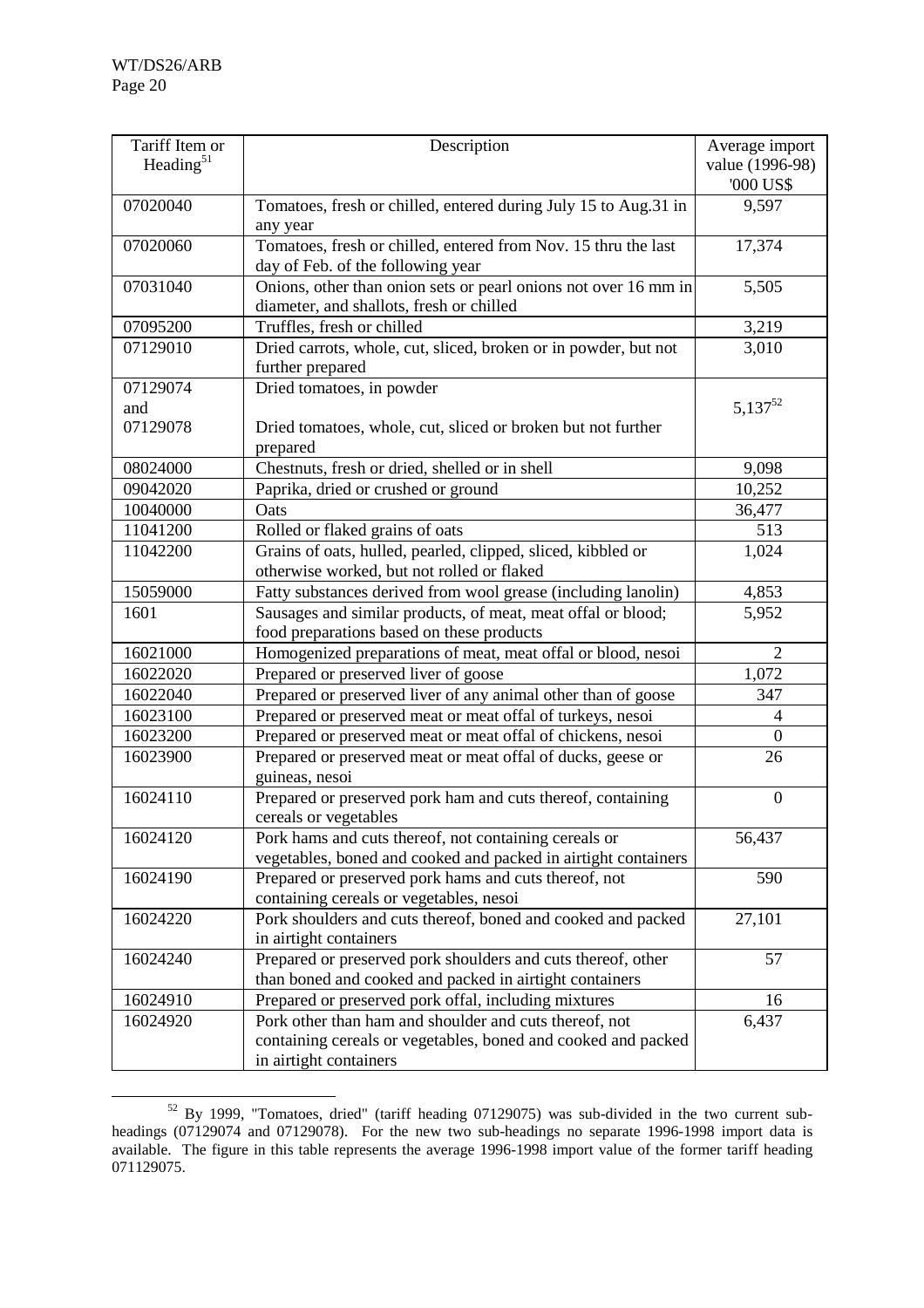| Tariff Item or<br>Heading $51$ | Description                                                                                                        | Average import<br>value (1996-98) |
|--------------------------------|--------------------------------------------------------------------------------------------------------------------|-----------------------------------|
|                                |                                                                                                                    | '000 US\$                         |
| 16024940                       | Prepared or preserved pork, not containing cereals or<br>vegetables, nesoi                                         | 3,466                             |
| 16024960                       | Prepared or preserved pork mixed with beef                                                                         | 4,222                             |
| 16024990                       | Prepared or preserved pork, nesoi                                                                                  | 219                               |
| 16025005                       | Prepared or preserved offal of bovine animals                                                                      | $\theta$                          |
| 16025009                       | Prepared or preserved meat of bovine animals, cured or pickled,<br>not containing cereals or vegetables            | 47                                |
| 16025010                       | Corned beef in airtight containers                                                                                 | 36                                |
| 16025020                       | Prepared or preserved beef in airtight containers, other than<br>corned beef, not containing cereals or vegetables | 118                               |
| 16025060                       | Prepared or preserved meat of bovine animals, not containing<br>cereals or vegetables, nesoi                       | $\Omega$                          |
| 16025090                       | Prepared or preserved meat of bovine animals, containing<br>cereals or vegetables                                  | 12                                |
| 17041000                       | Chewing gum, not containing cocoa, whether or not<br>sugar-coated                                                  | 4,556                             |
| 17049025                       | Sugar confectionary cough drops, not containing cocoa                                                              | 56,577                            |
| 18063100                       | Chocolate and other cocoa preparations, in blocks, slabs or<br>bars, filled, not in bulk                           | 17,853                            |
| 19054000                       | Rusks, toasted bread and similar toasted products                                                                  | 9,800                             |
| 20021000                       | Tomatoes, whole or in pieces, prepared or preserved otherwise<br>than by vinegar or acetic acid                    | 18,876                            |
| 20029040                       | Tomatoes, in powder, prepared or preserved otherwise than by<br>vinegar or acetic acid                             | $11,290^{53}$                     |
| and                            |                                                                                                                    |                                   |
| 20029080                       | Tomatoes (including paste and puree) prepared or preserved<br>otherwise than by vinegar or acetic acid, nesoi      |                                   |
| 20079905                       | Lingonberry and raspberry jams                                                                                     | 3,063                             |
| 20083042                       | Satsumas, prepared or preserved, in airtight containers,<br>aggregate quantity n/o 40,000 metric tons/calendar yr  | 18,934                            |
| 20083046                       | Satsumas, prepared or preserved, in airtight containers,<br>aggregate quantity o/40,000 metric tons/calendar yr    | 5,163                             |
| 20084000                       | Pears, otherwise prepared or preserved, nesoi                                                                      | 2,841                             |
| 20087000                       | Peaches (excluding nectarines), otherwise prepared or<br>preserved, nesoi                                          | 10,994                            |
| 20096000                       | Grape juice (including grape must), concentrated or not<br>concentrated                                            | 8,669                             |
| 20098060                       | Juice of any other single fruit, nesoi, (including cherries and<br>berries), concentrated or not concentrated      | 21,360                            |

 <sup>53</sup> By 1999 "Tomato paste" (tariff heading 20029000) was sub-divided in the two current sub-headings (20029040 and 20029080). Since the US provided 1996-98 import value data only for one of the two current sub-headings, notably sub-heading 20029080 (value: '000 US\$ 1,687), the above represents the average import value 1996-98 for the former tariff heading 20029000. The amount of '000 US\$ 918,073 provided by the US in Exhibit 35 includes the import value for sub-heading 20029080 in addition to the import value for the tariff heading 20029000.